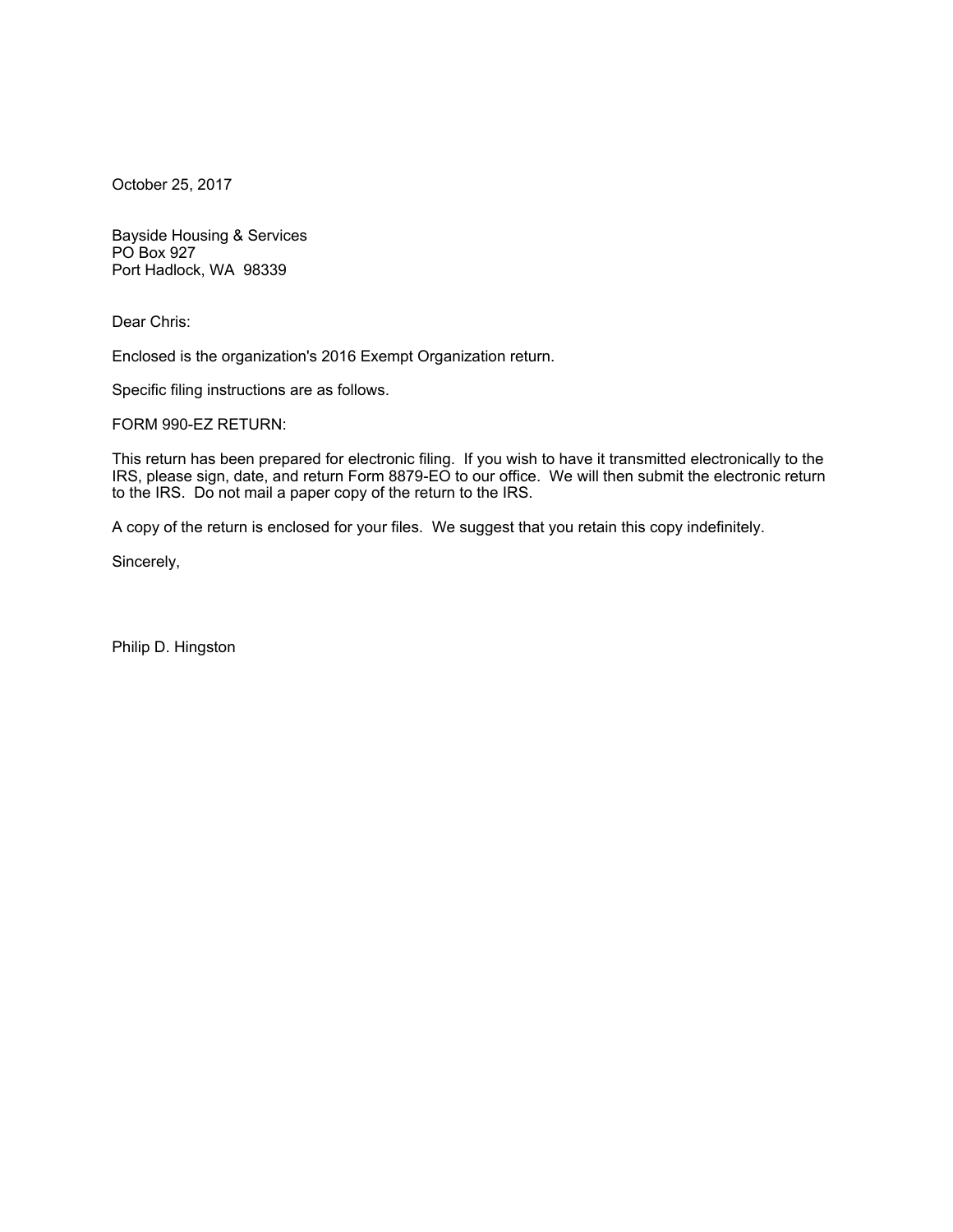Form**8879-EO**

## **IRS e-file Signature Authorization for an Exempt Organization**

OMB No. 1545-1878

**2016**

Department of the Treasury Internal Revenue Service

For calendar year 2016, or fiscal year beginning and the state of the state of the state of the state of the state of the state of the state of the state of the state of the state of the state of the state of the state of

**| Do not send to the IRS. Keep for your records.**

**Employer identification number | Information about Form 8879-EO and its instructions is at**  *www.irs.gov/form8879eo.*

Name of exempt organization

## Bayside Housing & Services 47-1798297

Name and title of officer

| Name and the OFOMCer |                                                                   |  |
|----------------------|-------------------------------------------------------------------|--|
|                      | Chris Eagan                                                       |  |
|                      | Board President                                                   |  |
| Part I               | <b>Type of Return and Return Information</b> (Whole Dollars Only) |  |

on line **1a, 2a, 3a, 4a,** or **5a,** below, and the amount on that line for the return being filed with this form was blank, then leave line **1b, 2b, 3b, 4b,** or **5b,** whichever is applicable, blank (do not enter -0-). But, if you entered -0- on the return, then enter -0- on the applicable line below. **Do not** complete more Check the box for the return for which you are using this Form 8879-EO and enter the applicable amount, if any, from the return. If you check the box than 1 line in Part I.

| 1a Form 990 check here $\blacktriangleright$                                                                                                   | 1b.            |          |
|------------------------------------------------------------------------------------------------------------------------------------------------|----------------|----------|
| 2a Form 990-EZ check here $\triangleright \boxed{X}$<br>b Total revenue, if any (Form 990-EZ, line 9)                                          | 2 <sub>b</sub> | 116,950. |
| 3a Form 1120-POL check here $\blacktriangleright$ $\Box$<br><b>b</b> Total tax (Form 1120-POL, line 22)                                        | -3b            |          |
| 4a Form 990-PF check here $\blacktriangleright$<br><b>b</b> Tax based on investment income (Form 990-PF, Part VI, line 5) 4b                   |                |          |
| 5a Form 8868 check here $\blacktriangleright$<br><b>b</b> Balance Due (Form 8868, line 3c) <b>Constanting Balance Due</b> (Form 8868, line 3c) | .5b            |          |
|                                                                                                                                                |                |          |

### **Part II Declaration and Signature Authorization of Officer**

**(a)** an acknowledgement of receipt or reason for rejection of the transmission, (b) the reason for any delay in processing the return or refund, and (c) Under penalties of perjury, I declare that I am an officer of the above organization and that I have examined a copy of the organization's 2016 electronic return and accompanying schedules and statements and to the best of my knowledge and belief, they are true, correct, and complete. I further declare that the amount in Part I above is the amount shown on the copy of the organization's electronic return. I consent to allow my intermediate service provider, transmitter, or electronic return originator (ERO) to send the organization's return to the IRS and to receive from the IRS the date of any refund. If applicable, I authorize the U.S. Treasury and its designated Financial Agent to initiate an electronic funds withdrawal (direct debit) entry to the financial institution account indicated in the tax preparation software for payment of the organization's federal taxes owed on this return, and the financial institution to debit the entry to this account. To revoke a payment, I must contact the U.S. Treasury Financial Agent at 1-888-353-4537 no later than 2 business days prior to the payment (settlement) date. I also authorize the financial institutions involved in the processing of the electronic payment of taxes to receive confidential information necessary to answer inquiries and resolve issues related to the payment. I have selected a personal identification number (PIN) as my signature for the organization's electronic return and, if applicable, the organization's consent to electronic funds withdrawal.

### **Officer's PIN: check one box only**

| 98119<br>Iauthorize Hingston Fletcher & Associates PLLC<br>ΧI<br>to enter my PIN                                                                                                                                                                                                                                                                                                 |
|----------------------------------------------------------------------------------------------------------------------------------------------------------------------------------------------------------------------------------------------------------------------------------------------------------------------------------------------------------------------------------|
| Enter five numbers, but<br><b>ERO</b> firm name<br>do not enter all zeros                                                                                                                                                                                                                                                                                                        |
| as my signature on the organization's tax year 2016 electronically filed return. If I have indicated within this return that a copy of the return<br>is being filed with a state agency(ies) regulating charities as part of the IRS Fed/State program, I also authorize the aforementioned ERO to<br>enter my PIN on the return's disclosure consent screen.                    |
| As an officer of the organization, I will enter my PIN as my signature on the organization's tax year 2016 electronically filed return. If I have<br>indicated within this return that a copy of the return is being filed with a state agency(ies) regulating charities as part of the IRS Fed/State<br>program, I will enter my PIN on the return's disclosure consent screen. |
| Officer's signature $\blacktriangleright$<br>Date $\blacktriangleright$<br><u> 1989 - Johann Stein, mars an deutscher Stein († 1989)</u>                                                                                                                                                                                                                                         |
| <b>Certification and Authentication</b><br>Part III                                                                                                                                                                                                                                                                                                                              |
| <b>ERO's EFIN/PIN.</b> Enter your six-digit electronic filing identification<br>91927412345<br>number (EFIN) followed by your five-digit self-selected PIN.<br>do not enter all zeros                                                                                                                                                                                            |
| I certify that the above numeric entry is my PIN, which is my signature on the 2016 electronically filed return for the organization indicated above. I<br>confirm that I am submitting this return in accordance with the requirements of Pub. 4163, Modernized e-File (MeF) Information for Authorized IRS<br>e-file Providers for Business Returns.                           |
| ERO's signature<br>Date $\blacktriangleright$                                                                                                                                                                                                                                                                                                                                    |
| <b>ERO Must Retain This Form - See Instructions</b><br>Do Not Submit This Form To the IRS Unless Requested To Do So                                                                                                                                                                                                                                                              |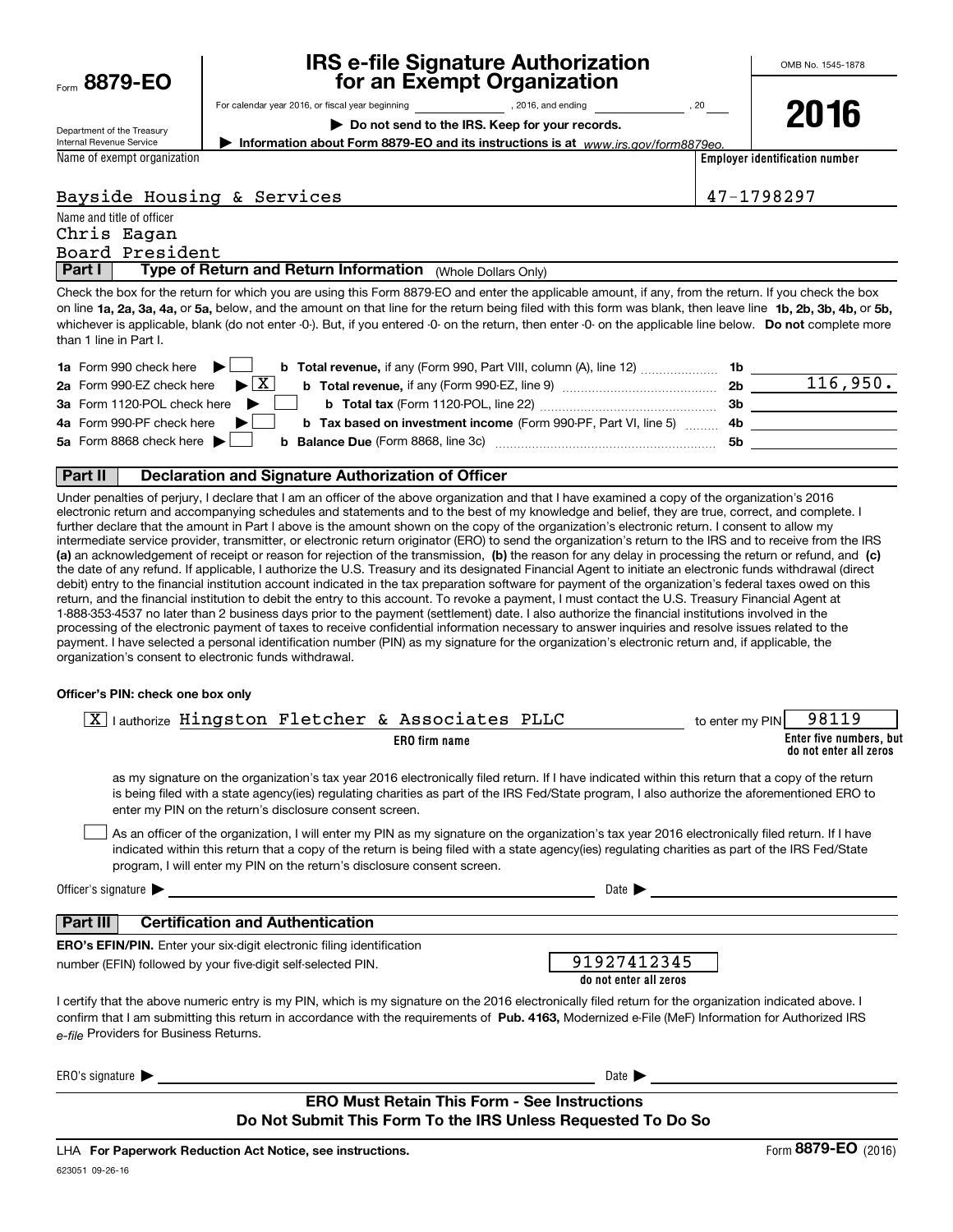|                   |                         |                                       | Extended to November 15, 2017<br><b>Short Form</b>                                                                                                                                                                             |                                   |                |                                |                                      |                    |                                                                                 |
|-------------------|-------------------------|---------------------------------------|--------------------------------------------------------------------------------------------------------------------------------------------------------------------------------------------------------------------------------|-----------------------------------|----------------|--------------------------------|--------------------------------------|--------------------|---------------------------------------------------------------------------------|
|                   |                         | $F_{\text{form}}$ 990-EZ              |                                                                                                                                                                                                                                |                                   |                |                                |                                      |                    | OMB No. 1545-1150                                                               |
|                   |                         |                                       | <b>Return of Organization Exempt From Income Tax</b><br>Under section 501(c), 527, or 4947(a)(1) of the Internal Revenue Code (except private foundations)                                                                     |                                   |                |                                |                                      |                    | 2016                                                                            |
|                   |                         |                                       | Do not enter social security numbers on this form as it may be made public.                                                                                                                                                    |                                   |                |                                |                                      |                    |                                                                                 |
|                   |                         | Department of the Treasury            |                                                                                                                                                                                                                                |                                   |                |                                |                                      |                    | <b>Open to Public</b>                                                           |
|                   |                         | Internal Revenue Service              | Information about Form 990-EZ and its instructions is at www.irs.gov/form990.                                                                                                                                                  |                                   |                |                                |                                      |                    | Inspection                                                                      |
|                   |                         |                                       | For the 2016 calendar year, or tax year beginning                                                                                                                                                                              |                                   |                | and ending                     |                                      |                    |                                                                                 |
|                   | Check if<br>applicable: |                                       | <b>C</b> Name of organization                                                                                                                                                                                                  |                                   |                |                                |                                      |                    | D Employer identification number                                                |
|                   |                         | Address change                        |                                                                                                                                                                                                                                |                                   |                |                                |                                      |                    |                                                                                 |
|                   |                         | Name change                           | Bayside Housing & Services<br>Number and street (or P.O. box, if mail is not delivered to street address)                                                                                                                      |                                   |                |                                |                                      | 47-1798297         |                                                                                 |
|                   |                         | Initial return<br>Final return/       | PO Box 927                                                                                                                                                                                                                     |                                   |                | Room/suite                     | <b>E</b> Telephone number            | $360 - 385 - 4637$ |                                                                                 |
|                   |                         | terminated                            | City or town, state or province, country, and ZIP or foreign postal code                                                                                                                                                       |                                   |                |                                |                                      |                    |                                                                                 |
|                   |                         | Amended return<br>Application pending | Port Hadlock, WA 98339                                                                                                                                                                                                         |                                   |                |                                | <b>F</b> Group Exemption<br>Number > |                    |                                                                                 |
|                   |                         | <b>G</b> Accounting Method:           | $\Box$ Accrual<br>$\boxed{\mathbf{X}}$ Cash<br>Other (specify) $\blacktriangleright$                                                                                                                                           |                                   |                |                                |                                      |                    | $H$ Check $\blacktriangleright$ $\lfloor \cdots \rfloor$ if the organization is |
|                   |                         |                                       | Website: www.baysidehousing.org                                                                                                                                                                                                |                                   |                |                                |                                      |                    | not required to attach Schedule B                                               |
|                   |                         |                                       | Tax-exempt status (check only one) $ \boxed{\mathbf{X}}$ 501(c)(3)<br>$501(c)$ (                                                                                                                                               | $\sqrt{\frac{2}{1}}$ (insert no.) |                | 4947(a)(1) or $\lfloor$<br>527 |                                      |                    | (Form 990, 990-EZ, or 990-PF).                                                  |
|                   |                         |                                       | <b>K</b> Form of organization: $X \cdot X$ Corporation $\Box$ Trust<br>Association                                                                                                                                             |                                   | Other          |                                |                                      |                    |                                                                                 |
|                   |                         |                                       | L Add lines 5b, 6c, and 7b to line 9 to determine gross receipts. If gross receipts are \$200,000 or more, or if total assets (Part II,                                                                                        |                                   |                |                                |                                      |                    |                                                                                 |
|                   |                         |                                       | column (B) below) are \$500,000 or more, file Form 990 instead of Form 990-EZ                                                                                                                                                  |                                   |                |                                |                                      |                    | 117, 256.                                                                       |
|                   | Part I                  |                                       |                                                                                                                                                                                                                                |                                   |                |                                |                                      |                    |                                                                                 |
|                   |                         |                                       | Check if the organization used Schedule O to respond to any question in this Part Informational content in the organization used Schedule O to respond to any question in this Part I                                          |                                   |                |                                |                                      |                    | $\boxed{\text{X}}$                                                              |
|                   | 1                       |                                       | Contributions, gifts, grants, and similar amounts received                                                                                                                                                                     |                                   |                |                                |                                      |                    | 98,666.<br>18,585.                                                              |
|                   | 2                       |                                       | Program service revenue including government fees and contracts [11] [11] non-manufacture revenues manufacture                                                                                                                 |                                   |                |                                | $\overline{\mathbf{2}}$<br>3         |                    |                                                                                 |
|                   | 3<br>4                  |                                       | Membership dues and assessments [111] Membership and assessments [11] Membership dues and assessments [11] Membership and assessments [11] Membership and assessments [11] Membership and a strategy and a strategy and a stra |                                   |                |                                | 4                                    |                    | 5.                                                                              |
|                   | 5а                      |                                       |                                                                                                                                                                                                                                |                                   | 5a             |                                |                                      |                    |                                                                                 |
|                   | b                       |                                       |                                                                                                                                                                                                                                |                                   | 5 <sub>b</sub> |                                |                                      |                    |                                                                                 |
|                   | C                       |                                       | Gain or (loss) from sale of assets other than inventory (Subtract line 5b from line 5a)                                                                                                                                        |                                   |                |                                | 5c                                   |                    |                                                                                 |
|                   | 6                       | Gaming and fundraising events         |                                                                                                                                                                                                                                |                                   |                |                                |                                      |                    |                                                                                 |
|                   |                         |                                       | a Gross income from gaming (attach Schedule G if greater than                                                                                                                                                                  |                                   |                |                                |                                      |                    |                                                                                 |
| Revenue           |                         |                                       |                                                                                                                                                                                                                                |                                   | 6a             |                                |                                      |                    |                                                                                 |
|                   |                         |                                       | <b>b</b> Gross income from fundraising events (not including \$                                                                                                                                                                | 444. of contributions             |                |                                |                                      |                    |                                                                                 |
|                   |                         |                                       | from fundraising events reported on line 1) (attach Schedule G if the sum of such                                                                                                                                              |                                   |                |                                |                                      |                    |                                                                                 |
|                   |                         |                                       | gross income and contributions exceeds \$15,000) manufactured in the substitution of the state of the state of                                                                                                                 |                                   | 6b.            |                                | $\overline{306}$ .                   |                    |                                                                                 |
|                   |                         |                                       | c Less: direct expenses from gaming and fundraising events <i>minimumming</i>                                                                                                                                                  | $\frac{1}{6c}$                    |                |                                |                                      |                    | $-306.$                                                                         |
|                   | d                       |                                       |                                                                                                                                                                                                                                |                                   |                |                                | 6d                                   |                    |                                                                                 |
|                   | b                       |                                       |                                                                                                                                                                                                                                |                                   | 7a<br>7b       |                                |                                      |                    |                                                                                 |
|                   | C                       |                                       |                                                                                                                                                                                                                                |                                   |                |                                | 7c                                   |                    |                                                                                 |
|                   | 8                       |                                       |                                                                                                                                                                                                                                |                                   |                |                                | 8                                    |                    |                                                                                 |
|                   | 9                       |                                       |                                                                                                                                                                                                                                |                                   |                |                                | 9                                    |                    | 116,950.                                                                        |
|                   | 10                      |                                       |                                                                                                                                                                                                                                |                                   |                |                                | 10                                   |                    |                                                                                 |
|                   | 11                      |                                       |                                                                                                                                                                                                                                |                                   |                |                                | 11                                   |                    |                                                                                 |
|                   | 12                      |                                       | Salaries, other compensation, and employee benefits [11] manufactures in the community of the compensation, and employee benefits [11] manufactures in the community of the community of the community of the community of the |                                   |                |                                | 12                                   |                    | 65,814.                                                                         |
|                   | 13                      |                                       | Professional fees and other payments to independent contractors [11] matter content content from the state and other payments to independent contractors [11] matter content from the Professional fees and other payments are |                                   |                |                                | 13                                   |                    | 37,154.                                                                         |
| Expenses          | 14                      |                                       | Occupancy, rent, utilities, and maintenance manufactured and according term of the manufacture of the manufacture                                                                                                              |                                   |                |                                | 14                                   |                    | 71,284.                                                                         |
|                   | 15                      |                                       | See Schedule O                                                                                                                                                                                                                 |                                   |                |                                | 15                                   |                    | 26,046.                                                                         |
|                   | 16<br>17                |                                       | Other expenses (describe in Schedule O)<br>Total expenses. Add lines 10 through 16                                                                                                                                             |                                   |                |                                | 16<br>17                             |                    | 200, 298.                                                                       |
|                   | 18                      |                                       |                                                                                                                                                                                                                                |                                   |                |                                | 18                                   |                    | $-83,348.$                                                                      |
|                   | 19                      |                                       | Net assets or fund balances at beginning of year (from line 27, column (A))                                                                                                                                                    |                                   |                |                                |                                      |                    |                                                                                 |
|                   |                         |                                       |                                                                                                                                                                                                                                |                                   |                |                                | 19                                   |                    | $-43,392.$                                                                      |
| <b>Net Assets</b> | 20                      |                                       | Other changes in net assets or fund balances (explain in Schedule O)                                                                                                                                                           |                                   |                |                                | 20                                   |                    | 0.                                                                              |
|                   | 21                      |                                       | Net assets or fund balances at end of year. Combine lines 18 through 20                                                                                                                                                        |                                   |                |                                | 21                                   |                    | $-126,740.$                                                                     |
|                   |                         |                                       | LHA For Paperwork Reduction Act Notice, see the separate instructions.                                                                                                                                                         |                                   |                |                                |                                      |                    | Form 990-EZ (2016)                                                              |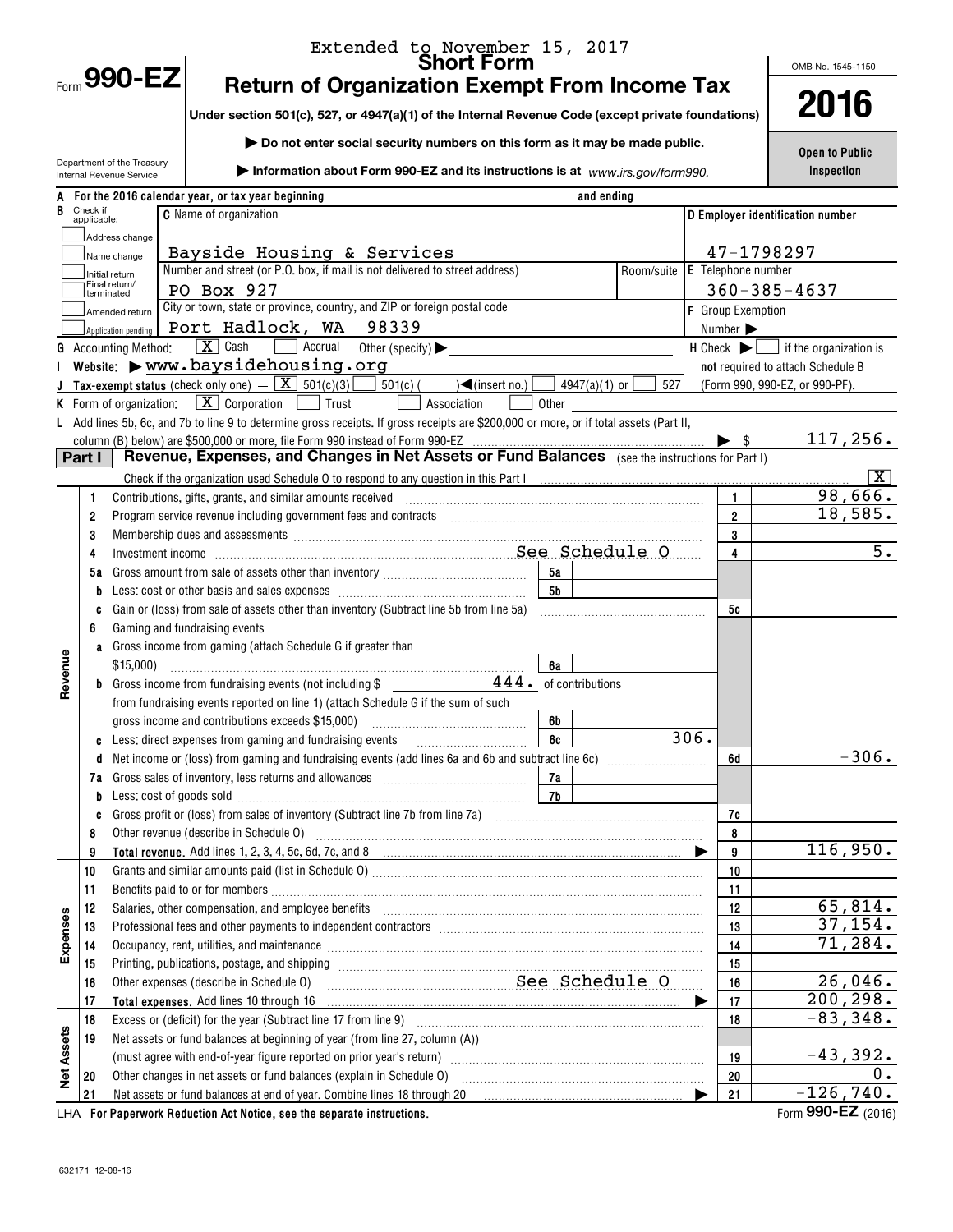|    | Bayside Housing & Services<br>Form 990-EZ (2016)                                                                                                                                                                                                                                               |                     |                                       |     | 47-1798297                                           |                 | Page 2          |
|----|------------------------------------------------------------------------------------------------------------------------------------------------------------------------------------------------------------------------------------------------------------------------------------------------|---------------------|---------------------------------------|-----|------------------------------------------------------|-----------------|-----------------|
|    | <b>Balance Sheets</b> (see the instructions for Part II)<br>Part II                                                                                                                                                                                                                            |                     |                                       |     |                                                      |                 |                 |
|    | Check if the organization used Schedule O to respond to any question in this Part II                                                                                                                                                                                                           |                     |                                       |     |                                                      |                 | X               |
|    |                                                                                                                                                                                                                                                                                                |                     | (A) Beginning of year                 |     |                                                      | (B) End of year |                 |
| 22 |                                                                                                                                                                                                                                                                                                |                     | 14,047.                               | 22  |                                                      |                 | 13,806.         |
| 23 |                                                                                                                                                                                                                                                                                                |                     | 0.                                    | 23  |                                                      |                 | 2,553.          |
| 24 | Other assets (describe in Schedule 0) ______ See__Schedule_0                                                                                                                                                                                                                                   |                     | 0.                                    | 24  |                                                      |                 | 5,362.          |
| 25 | Total assets<br>Total liabilities (describe in Schedule 0) See Schedule 0                                                                                                                                                                                                                      |                     | 14,047.                               | 25  |                                                      |                 | 21,721.         |
| 26 |                                                                                                                                                                                                                                                                                                |                     | 57,439.                               | 26  |                                                      |                 | 148,461.        |
| 27 | Net assets or fund balances (line 27 of column (B) must agree with line 21)                                                                                                                                                                                                                    |                     | $-43,392.$                            | 27  |                                                      |                 | $-126,740.$     |
|    | Statement of Program Service Accomplishments (see the instructions for Part III)<br>Part III                                                                                                                                                                                                   |                     |                                       |     |                                                      | <b>Expenses</b> |                 |
|    | Check if the organization used Schedule O to respond to any question in this Part III                                                                                                                                                                                                          |                     |                                       | - X | (Required for section<br>$501(c)(3)$ and $501(c)(4)$ |                 |                 |
|    | What is the organization's primary exempt purpose? $\texttt{See} \ \ \texttt{Schedule} \ \ \texttt{O}$                                                                                                                                                                                         |                     |                                       |     | organizations; optional for                          |                 |                 |
|    | Describe the organization's program service accomplishments for each of its three largest program services, as measured by expenses. In a clear and concise<br>manner, describe the services provided, the number of persons benefited, and other relevant information for each program title. |                     |                                       |     | others.)                                             |                 |                 |
|    | 28 See Schedule O                                                                                                                                                                                                                                                                              |                     |                                       |     |                                                      |                 |                 |
|    |                                                                                                                                                                                                                                                                                                |                     |                                       |     |                                                      |                 |                 |
|    |                                                                                                                                                                                                                                                                                                |                     |                                       |     |                                                      |                 |                 |
|    | (Grants \$                                                                                                                                                                                                                                                                                     |                     |                                       |     | 128a                                                 |                 | 184,404.        |
| 29 |                                                                                                                                                                                                                                                                                                |                     |                                       |     |                                                      |                 |                 |
|    |                                                                                                                                                                                                                                                                                                |                     |                                       |     |                                                      |                 |                 |
|    |                                                                                                                                                                                                                                                                                                |                     |                                       |     |                                                      |                 |                 |
|    | (Grants \$                                                                                                                                                                                                                                                                                     |                     |                                       |     | 129a                                                 |                 |                 |
| 30 |                                                                                                                                                                                                                                                                                                |                     |                                       |     |                                                      |                 |                 |
|    |                                                                                                                                                                                                                                                                                                |                     |                                       |     |                                                      |                 |                 |
|    |                                                                                                                                                                                                                                                                                                |                     |                                       |     |                                                      |                 |                 |
|    | (Grants \$                                                                                                                                                                                                                                                                                     |                     |                                       |     | 130a                                                 |                 |                 |
|    | 31 Other program services (describe in Schedule O)                                                                                                                                                                                                                                             |                     |                                       |     |                                                      |                 |                 |
|    |                                                                                                                                                                                                                                                                                                |                     |                                       |     |                                                      |                 |                 |
|    | (Grants \$                                                                                                                                                                                                                                                                                     |                     |                                       |     | 31a                                                  |                 |                 |
|    | 32 Total program service expenses (add lines 28a through 31a)                                                                                                                                                                                                                                  |                     |                                       |     | 32                                                   |                 | 184,404.        |
|    | List of Officers, Directors, Trustees, and Key Employees (list each one even if not compensated - see the instructions for Part IV)<br>Part IV                                                                                                                                                 |                     |                                       |     |                                                      |                 |                 |
|    | Check if the organization used Schedule O to respond to any question in this Part IV                                                                                                                                                                                                           |                     |                                       |     |                                                      |                 |                 |
|    |                                                                                                                                                                                                                                                                                                | (b) Average hours   | (C) Reportable                        |     | $(d)$ Health benefits,<br>contributions to           |                 | (e) Estimated   |
|    | (a) Name and title                                                                                                                                                                                                                                                                             | per week devoted to | compensation (Forms<br>W-2/1099-MISC) |     | employee benefit<br>plans, and deferred              |                 | amount of other |
|    |                                                                                                                                                                                                                                                                                                | position            | (if not paid, enter -0-)              |     | compensation                                         |                 | compensation    |
|    | Chris Eagan                                                                                                                                                                                                                                                                                    |                     |                                       |     |                                                      |                 |                 |
|    | President                                                                                                                                                                                                                                                                                      | 5.00                | 0.                                    |     | 0.                                                   |                 | 0.              |
|    | Vince Verrneuil                                                                                                                                                                                                                                                                                |                     |                                       |     |                                                      |                 |                 |
|    | Secretary/Treasurer                                                                                                                                                                                                                                                                            | 5.00                | 0.                                    |     | 0.                                                   |                 | 0.              |
|    | Elizabeth Arnel Minter                                                                                                                                                                                                                                                                         |                     |                                       |     |                                                      |                 |                 |
|    | Trustee                                                                                                                                                                                                                                                                                        | 5.00                | 0.                                    |     | 0.                                                   |                 | 0.              |
|    |                                                                                                                                                                                                                                                                                                |                     |                                       |     |                                                      |                 |                 |
|    |                                                                                                                                                                                                                                                                                                |                     |                                       |     |                                                      |                 |                 |
|    |                                                                                                                                                                                                                                                                                                |                     |                                       |     |                                                      |                 |                 |
|    |                                                                                                                                                                                                                                                                                                |                     |                                       |     |                                                      |                 |                 |
|    |                                                                                                                                                                                                                                                                                                |                     |                                       |     |                                                      |                 |                 |
|    |                                                                                                                                                                                                                                                                                                |                     |                                       |     |                                                      |                 |                 |
|    |                                                                                                                                                                                                                                                                                                |                     |                                       |     |                                                      |                 |                 |
|    |                                                                                                                                                                                                                                                                                                |                     |                                       |     |                                                      |                 |                 |
|    |                                                                                                                                                                                                                                                                                                |                     |                                       |     |                                                      |                 |                 |
|    |                                                                                                                                                                                                                                                                                                |                     |                                       |     |                                                      |                 |                 |
|    |                                                                                                                                                                                                                                                                                                |                     |                                       |     |                                                      |                 |                 |
|    |                                                                                                                                                                                                                                                                                                |                     |                                       |     |                                                      |                 |                 |
|    |                                                                                                                                                                                                                                                                                                |                     |                                       |     |                                                      |                 |                 |
|    |                                                                                                                                                                                                                                                                                                |                     |                                       |     |                                                      |                 |                 |
|    |                                                                                                                                                                                                                                                                                                |                     |                                       |     |                                                      |                 |                 |
|    |                                                                                                                                                                                                                                                                                                |                     |                                       |     |                                                      |                 |                 |
|    |                                                                                                                                                                                                                                                                                                |                     |                                       |     |                                                      |                 |                 |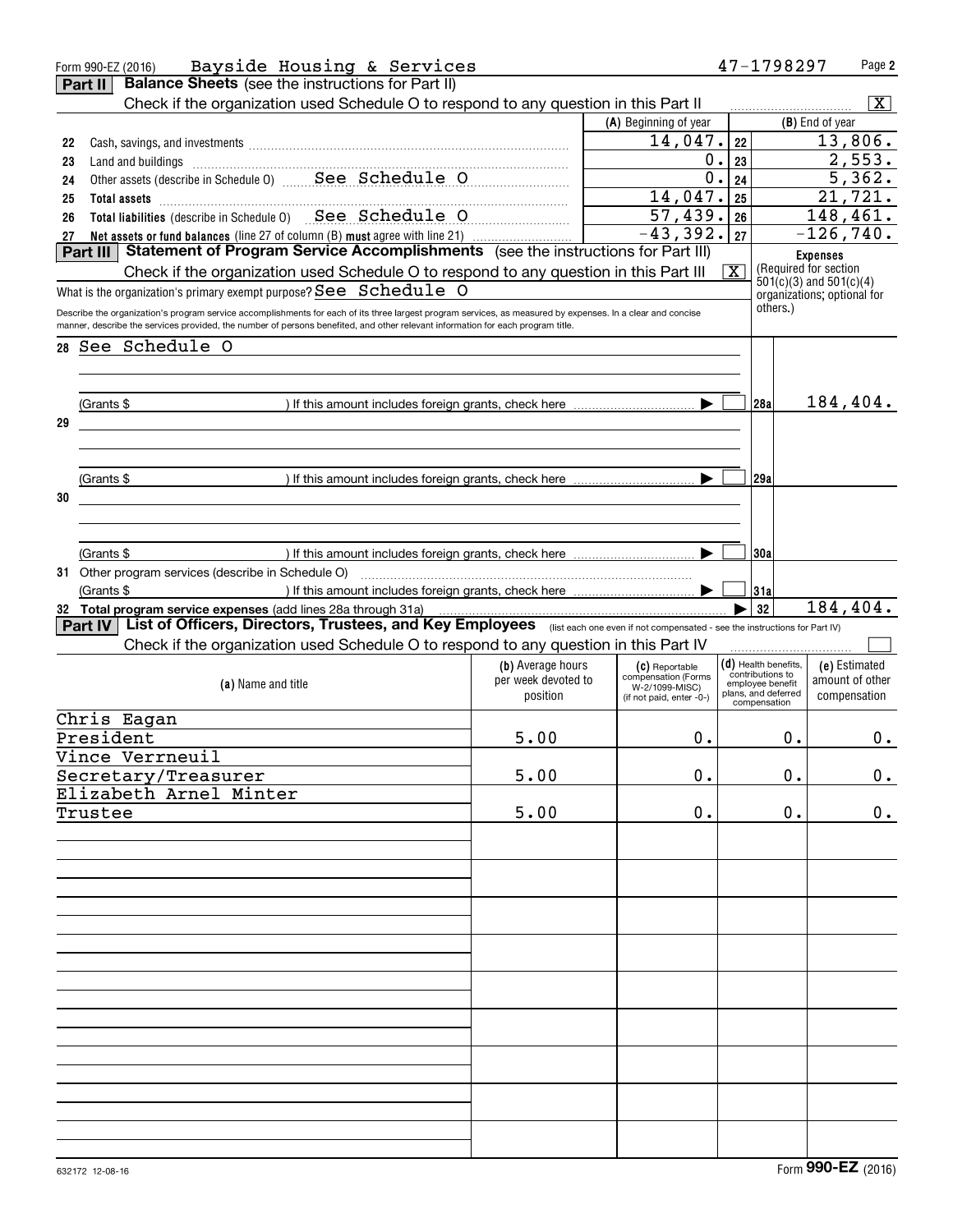|    | 47-1798297<br>Bayside Housing & Services<br>Form 990-EZ (2016)                                                                                                                                                                                                                                                                                                                                                                                                 |     |   | Page 3       |  |  |
|----|----------------------------------------------------------------------------------------------------------------------------------------------------------------------------------------------------------------------------------------------------------------------------------------------------------------------------------------------------------------------------------------------------------------------------------------------------------------|-----|---|--------------|--|--|
|    | Other Information (Note the Schedule A and personal benefit contract statement requirements in the<br><b>Part V</b>                                                                                                                                                                                                                                                                                                                                            |     |   |              |  |  |
|    | instructions for Part V) Check if the organization used Sch. O to respond to any question in this Part V                                                                                                                                                                                                                                                                                                                                                       |     |   | $\mathbf{x}$ |  |  |
|    |                                                                                                                                                                                                                                                                                                                                                                                                                                                                |     |   | Yes No       |  |  |
| 33 | Did the organization engage in any significant activity not previously reported to the IRS? If "Yes," provide a detailed description of each                                                                                                                                                                                                                                                                                                                   |     |   |              |  |  |
|    | activity in Schedule O                                                                                                                                                                                                                                                                                                                                                                                                                                         | 33  |   | x            |  |  |
| 34 | Were any significant changes made to the organizing or governing documents? If "Yes," attach a conformed copy of the amended                                                                                                                                                                                                                                                                                                                                   |     |   |              |  |  |
|    | documents if they reflect a change to the organization's name. Otherwise, explain the change on Schedule O (see instructions)                                                                                                                                                                                                                                                                                                                                  |     |   |              |  |  |
|    | 35a Did the organization have unrelated business gross income of \$1,000 or more during the year from business activities (such as those reported                                                                                                                                                                                                                                                                                                              |     |   |              |  |  |
|    |                                                                                                                                                                                                                                                                                                                                                                                                                                                                | 35a |   | x            |  |  |
|    |                                                                                                                                                                                                                                                                                                                                                                                                                                                                |     |   |              |  |  |
|    | Was the organization a section $501(c)(4)$ , $501(c)(5)$ , or $501(c)(6)$ organization subject to section 6033(e) notice, reporting, and proxy tax                                                                                                                                                                                                                                                                                                             |     |   |              |  |  |
|    |                                                                                                                                                                                                                                                                                                                                                                                                                                                                | 35c |   | x            |  |  |
| 36 | Did the organization undergo a liquidation, dissolution, termination, or significant disposition of net assets during the year? If "Yes,"                                                                                                                                                                                                                                                                                                                      |     |   |              |  |  |
|    |                                                                                                                                                                                                                                                                                                                                                                                                                                                                | 36  |   | x            |  |  |
|    | 37a Enter amount of political expenditures, direct or indirect, as described in the instructions $\Box$<br>$0$ .                                                                                                                                                                                                                                                                                                                                               |     |   |              |  |  |
|    |                                                                                                                                                                                                                                                                                                                                                                                                                                                                | 37b |   | x            |  |  |
|    | 38a Did the organization borrow from, or make any loans to, any officer, director, trustee, or key employee or were any such loans made                                                                                                                                                                                                                                                                                                                        |     |   |              |  |  |
|    |                                                                                                                                                                                                                                                                                                                                                                                                                                                                | 38a | Х |              |  |  |
|    | 38 <sub>b</sub><br>95,000.                                                                                                                                                                                                                                                                                                                                                                                                                                     |     |   |              |  |  |
| 39 | Section 501(c)(7) organizations. Enter:                                                                                                                                                                                                                                                                                                                                                                                                                        |     |   |              |  |  |
|    | N/A<br>39a                                                                                                                                                                                                                                                                                                                                                                                                                                                     |     |   |              |  |  |
|    | N/A<br>39 <sub>b</sub>                                                                                                                                                                                                                                                                                                                                                                                                                                         |     |   |              |  |  |
|    | 40a Section 501(c)(3) organizations. Enter amount of tax imposed on the organization during the year under:                                                                                                                                                                                                                                                                                                                                                    |     |   |              |  |  |
|    | 0.                                                                                                                                                                                                                                                                                                                                                                                                                                                             |     |   |              |  |  |
|    | Section 501(c)(3), 501(c)(4), and 501(c)(29) organizations. Did the organization engage in any section 4958 excess benefit                                                                                                                                                                                                                                                                                                                                     |     |   |              |  |  |
|    | transaction during the year, or did it engage in an excess benefit transaction in a prior year that has not been reported on any                                                                                                                                                                                                                                                                                                                               | 40b |   | х            |  |  |
|    | Section 501(c)(3), 501(c)(4), and 501(c)(29) organizations. Enter amount of tax imposed on                                                                                                                                                                                                                                                                                                                                                                     |     |   |              |  |  |
|    | 0.<br>$\begin{picture}(20,20) \put(0,0){\line(1,0){10}} \put(15,0){\line(1,0){10}} \put(15,0){\line(1,0){10}} \put(15,0){\line(1,0){10}} \put(15,0){\line(1,0){10}} \put(15,0){\line(1,0){10}} \put(15,0){\line(1,0){10}} \put(15,0){\line(1,0){10}} \put(15,0){\line(1,0){10}} \put(15,0){\line(1,0){10}} \put(15,0){\line(1,0){10}} \put(15,0){\line(1$<br>organization managers or disqualified persons during the year under sections 4912, 4955, and 4958 |     |   |              |  |  |
|    | d Section 501(c)(3), 501(c)(4), and 501(c)(29) organizations. Enter amount of tax on line 40c reimbursed                                                                                                                                                                                                                                                                                                                                                       |     |   |              |  |  |
|    | $0$ .<br>by the organization                                                                                                                                                                                                                                                                                                                                                                                                                                   |     |   |              |  |  |
|    | e All organizations. At any time during the tax year, was the organization a party to a prohibited tax shelter                                                                                                                                                                                                                                                                                                                                                 |     |   |              |  |  |
|    | transaction? If "Yes," complete Form 8886-T                                                                                                                                                                                                                                                                                                                                                                                                                    | 40e |   | x            |  |  |
| 41 | List the states with which a copy of this return is filed $\blacktriangleright$ None                                                                                                                                                                                                                                                                                                                                                                           |     |   |              |  |  |
|    | Telephone no. $\triangleright 360 - 385 - 4637$<br>42a The organization's books are in care of $\blacktriangleright$ Candace Monroe                                                                                                                                                                                                                                                                                                                            |     |   |              |  |  |
|    | $ZIP + 4$ $\triangleright$ 98339<br>Located at > PO Box 927, Port Hadlock, WA                                                                                                                                                                                                                                                                                                                                                                                  |     |   |              |  |  |
|    | <b>b</b> At any time during the calendar year, did the organization have an interest in or a signature or other authority                                                                                                                                                                                                                                                                                                                                      |     |   |              |  |  |
|    | over a financial account in a foreign country (such as a bank account, securities account, or other financial                                                                                                                                                                                                                                                                                                                                                  |     |   | Yes No       |  |  |
|    | account)?                                                                                                                                                                                                                                                                                                                                                                                                                                                      | 42b |   | x            |  |  |
|    | If "Yes," enter the name of the foreign country: $\blacktriangleright$                                                                                                                                                                                                                                                                                                                                                                                         |     |   |              |  |  |
|    | See the instructions for exceptions and filing requirements for FinCEN Form 114, Report of Foreign Bank and Financial Accounts (FBAR).                                                                                                                                                                                                                                                                                                                         |     |   |              |  |  |
|    |                                                                                                                                                                                                                                                                                                                                                                                                                                                                | 42c |   | x            |  |  |
|    | If "Yes," enter the name of the foreign country: $\blacktriangleright$                                                                                                                                                                                                                                                                                                                                                                                         |     |   |              |  |  |
| 43 |                                                                                                                                                                                                                                                                                                                                                                                                                                                                | N/A |   |              |  |  |
|    |                                                                                                                                                                                                                                                                                                                                                                                                                                                                |     |   |              |  |  |
|    |                                                                                                                                                                                                                                                                                                                                                                                                                                                                |     |   | Yes No       |  |  |
|    | 44a Did the organization maintain any donor advised funds during the year? If "Yes," Form 990 must be completed instead of                                                                                                                                                                                                                                                                                                                                     |     |   |              |  |  |
|    | Form 990-EZ                                                                                                                                                                                                                                                                                                                                                                                                                                                    | 44a |   | x            |  |  |
|    | <b>b</b> Did the organization operate one or more hospital facilities during the year? If "Yes," Form 990 must be completed instead                                                                                                                                                                                                                                                                                                                            |     |   |              |  |  |
|    |                                                                                                                                                                                                                                                                                                                                                                                                                                                                | 44b |   | x            |  |  |
|    | Did the organization receive any payments for indoor tanning services during the year?<br>Universal the communication receive any payments for indoor tanning services during the year?                                                                                                                                                                                                                                                                        | 44c |   | х            |  |  |
|    | d If "Yes" to line 44c, has the organization filed a Form 720 to report these payments? If "No," provide an explanation                                                                                                                                                                                                                                                                                                                                        |     |   |              |  |  |
|    |                                                                                                                                                                                                                                                                                                                                                                                                                                                                | 44d |   |              |  |  |
|    |                                                                                                                                                                                                                                                                                                                                                                                                                                                                | 45a |   | x            |  |  |
|    | <b>b</b> Did the organization receive any payment from or engage in any transaction with a controlled entity within the meaning of section                                                                                                                                                                                                                                                                                                                     |     |   |              |  |  |
|    |                                                                                                                                                                                                                                                                                                                                                                                                                                                                | 45b |   |              |  |  |
|    |                                                                                                                                                                                                                                                                                                                                                                                                                                                                |     |   |              |  |  |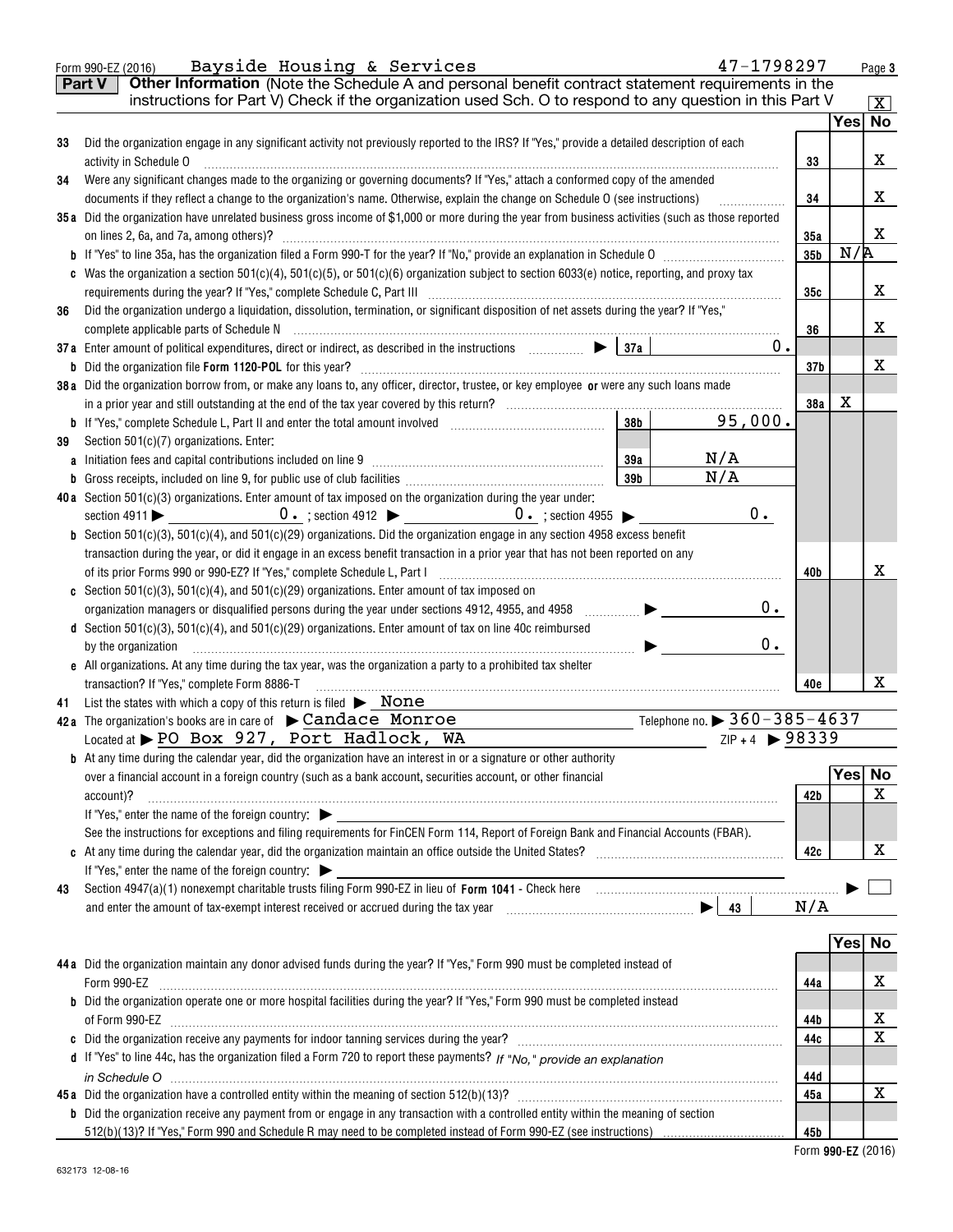| Form 990-EZ (2016) | Bayside Housing & Services                                                                                                                                                                                                                                                 |                      |                     |      |                                       | 47-1798297                           |                        |                 | Page 4                  |
|--------------------|----------------------------------------------------------------------------------------------------------------------------------------------------------------------------------------------------------------------------------------------------------------------------|----------------------|---------------------|------|---------------------------------------|--------------------------------------|------------------------|-----------------|-------------------------|
|                    |                                                                                                                                                                                                                                                                            |                      |                     |      |                                       |                                      |                        | Yes No          |                         |
| 46                 | Did the organization engage, directly or indirectly, in political campaign activities on behalf of or in opposition to candidates for public office?                                                                                                                       |                      |                     |      |                                       |                                      |                        |                 |                         |
|                    | If "Yes," complete Schedule C, Part I                                                                                                                                                                                                                                      |                      |                     |      |                                       |                                      | 46                     |                 | X                       |
| <b>Part VI</b>     | Section 501(c)(3) organizations only                                                                                                                                                                                                                                       |                      |                     |      |                                       |                                      |                        |                 |                         |
|                    | All section 501(c)(3) organizations must answer questions 47-49b and 52, and complete the tables for lines 50 and 51.                                                                                                                                                      |                      |                     |      |                                       |                                      |                        |                 |                         |
|                    |                                                                                                                                                                                                                                                                            |                      |                     |      |                                       |                                      |                        |                 |                         |
|                    |                                                                                                                                                                                                                                                                            |                      |                     |      |                                       |                                      |                        | <b>Yes</b>      | No                      |
|                    |                                                                                                                                                                                                                                                                            |                      |                     |      |                                       |                                      |                        |                 | $\mathbf X$             |
| 47                 | Did the organization engage in lobbying activities or have a section 501(h) election in effect during the tax year? If "Yes," complete Sch. C, Part II                                                                                                                     |                      |                     |      |                                       |                                      | 47                     |                 |                         |
| 48                 |                                                                                                                                                                                                                                                                            |                      |                     |      |                                       |                                      | 48                     |                 | $\overline{\textbf{X}}$ |
|                    |                                                                                                                                                                                                                                                                            |                      |                     |      |                                       |                                      | 49a                    |                 | X                       |
|                    |                                                                                                                                                                                                                                                                            |                      |                     |      |                                       |                                      | 49b                    |                 |                         |
| 50                 | Complete this table for the organization's five highest compensated employees (other than officers, directors, trustees, and key employees) who each received more                                                                                                         |                      |                     |      |                                       |                                      |                        |                 |                         |
|                    | than \$100,000 of compensation from the organization. If there is none, enter "None."                                                                                                                                                                                      |                      |                     |      |                                       |                                      |                        |                 |                         |
|                    | (a) Name and title of each employee                                                                                                                                                                                                                                        |                      | (b) Average hours   |      | (C) Reportable                        | $(d)$ Health benefits,               |                        | (e) Estimated   |                         |
|                    |                                                                                                                                                                                                                                                                            |                      | per week devoted to |      | compensation (Forms<br>W-2/1099-MISC) | contributions to<br>employee benefit |                        | amount of other |                         |
|                    | <b>NONE</b>                                                                                                                                                                                                                                                                |                      | position            |      |                                       | plans, and deferred<br>compensation  |                        | compensation    |                         |
|                    |                                                                                                                                                                                                                                                                            |                      |                     |      |                                       |                                      |                        |                 |                         |
|                    |                                                                                                                                                                                                                                                                            |                      |                     |      |                                       |                                      |                        |                 |                         |
|                    |                                                                                                                                                                                                                                                                            |                      |                     |      |                                       |                                      |                        |                 |                         |
|                    |                                                                                                                                                                                                                                                                            |                      |                     |      |                                       |                                      |                        |                 |                         |
|                    |                                                                                                                                                                                                                                                                            |                      |                     |      |                                       |                                      |                        |                 |                         |
|                    |                                                                                                                                                                                                                                                                            |                      |                     |      |                                       |                                      |                        |                 |                         |
|                    |                                                                                                                                                                                                                                                                            |                      |                     |      |                                       |                                      |                        |                 |                         |
|                    |                                                                                                                                                                                                                                                                            |                      |                     |      |                                       |                                      |                        |                 |                         |
|                    |                                                                                                                                                                                                                                                                            |                      |                     |      |                                       |                                      |                        |                 |                         |
|                    |                                                                                                                                                                                                                                                                            |                      |                     |      |                                       |                                      |                        |                 |                         |
|                    |                                                                                                                                                                                                                                                                            |                      |                     |      |                                       |                                      |                        |                 |                         |
| 51                 | Total number of other employees paid over \$100,000<br>Complete this table for the organization's five highest compensated independent contractors who each received more than \$100,000 of compensation from the<br>NONE<br>organization. If there is none, enter "None." |                      |                     |      |                                       |                                      |                        |                 |                         |
|                    | (a) Name and business address of each independent contractor                                                                                                                                                                                                               |                      |                     |      | (b) Type of service                   |                                      | (c) Compensation       |                 |                         |
|                    |                                                                                                                                                                                                                                                                            |                      |                     |      |                                       |                                      |                        |                 |                         |
|                    |                                                                                                                                                                                                                                                                            |                      |                     |      |                                       |                                      |                        |                 |                         |
|                    |                                                                                                                                                                                                                                                                            |                      |                     |      |                                       |                                      |                        |                 |                         |
|                    |                                                                                                                                                                                                                                                                            |                      |                     |      |                                       |                                      |                        |                 |                         |
|                    |                                                                                                                                                                                                                                                                            |                      |                     |      |                                       |                                      |                        |                 |                         |
|                    |                                                                                                                                                                                                                                                                            |                      |                     |      |                                       |                                      |                        |                 |                         |
|                    |                                                                                                                                                                                                                                                                            |                      |                     |      |                                       |                                      |                        |                 |                         |
|                    |                                                                                                                                                                                                                                                                            |                      |                     |      |                                       |                                      |                        |                 |                         |
|                    |                                                                                                                                                                                                                                                                            |                      |                     |      |                                       |                                      |                        |                 |                         |
|                    |                                                                                                                                                                                                                                                                            |                      |                     |      |                                       |                                      |                        |                 |                         |
|                    |                                                                                                                                                                                                                                                                            |                      |                     |      |                                       |                                      |                        |                 |                         |
|                    | d Total number of other independent contractors each receiving over \$100,000                                                                                                                                                                                              |                      |                     |      |                                       |                                      |                        |                 |                         |
| 52                 | Did the organization complete Schedule A? Note: All section $501(c)(3)$ organizations must attach a                                                                                                                                                                        |                      |                     |      |                                       |                                      |                        |                 |                         |
|                    | completed Schedule A                                                                                                                                                                                                                                                       |                      |                     |      |                                       |                                      | $\boxed{\text{X}}$ Yes |                 | No                      |
|                    | Under penalties of perjury, I declare that I have examined this return, including accompanying schedules and statements, and to the best of my knowledge and belief, it is                                                                                                 |                      |                     |      |                                       |                                      |                        |                 |                         |
|                    | true, correct, and complete. Declaration of preparer (other than officer) is based on all information of which preparer has any knowledge.                                                                                                                                 |                      |                     |      |                                       |                                      |                        |                 |                         |
|                    |                                                                                                                                                                                                                                                                            |                      |                     |      |                                       |                                      |                        |                 |                         |
| Sign               | Signature of officer                                                                                                                                                                                                                                                       |                      |                     |      |                                       | Date                                 |                        |                 |                         |
| <b>Here</b>        | Chris Eagan, Board President                                                                                                                                                                                                                                               |                      |                     |      |                                       |                                      |                        |                 |                         |
|                    | Type or print name and title                                                                                                                                                                                                                                               |                      |                     |      |                                       |                                      |                        |                 |                         |
|                    |                                                                                                                                                                                                                                                                            |                      |                     |      |                                       |                                      |                        |                 |                         |
|                    | Print/Type preparer's name                                                                                                                                                                                                                                                 | Preparer's signature |                     | Date | Check                                 | PTIN<br>if                           |                        |                 |                         |
| Paid               |                                                                                                                                                                                                                                                                            |                      |                     |      | self-employed                         |                                      |                        |                 |                         |
| Preparer           | Philip D. Hingston                                                                                                                                                                                                                                                         |                      |                     |      |                                       |                                      | P00056591              |                 |                         |
| <b>Use Only</b>    | Firm's name > Hingston Fletcher & Associates PLLC                                                                                                                                                                                                                          |                      |                     |      |                                       | Firm's EIN ▶ 47-2803252              |                        |                 |                         |
|                    | Firm's address > 1900 W Nickerson St., Suite 213                                                                                                                                                                                                                           |                      |                     |      | Phone no.                             | $206 - 285 - 2777$                   |                        |                 |                         |
|                    | Seattle, WA 98119                                                                                                                                                                                                                                                          |                      |                     |      |                                       |                                      |                        |                 |                         |
|                    | May the IRS discuss this return with the preparer shown above? See instructions                                                                                                                                                                                            |                      |                     |      |                                       |                                      | $\boxed{\text{X}}$ Yes |                 | No                      |

**Yes**es **Lack** No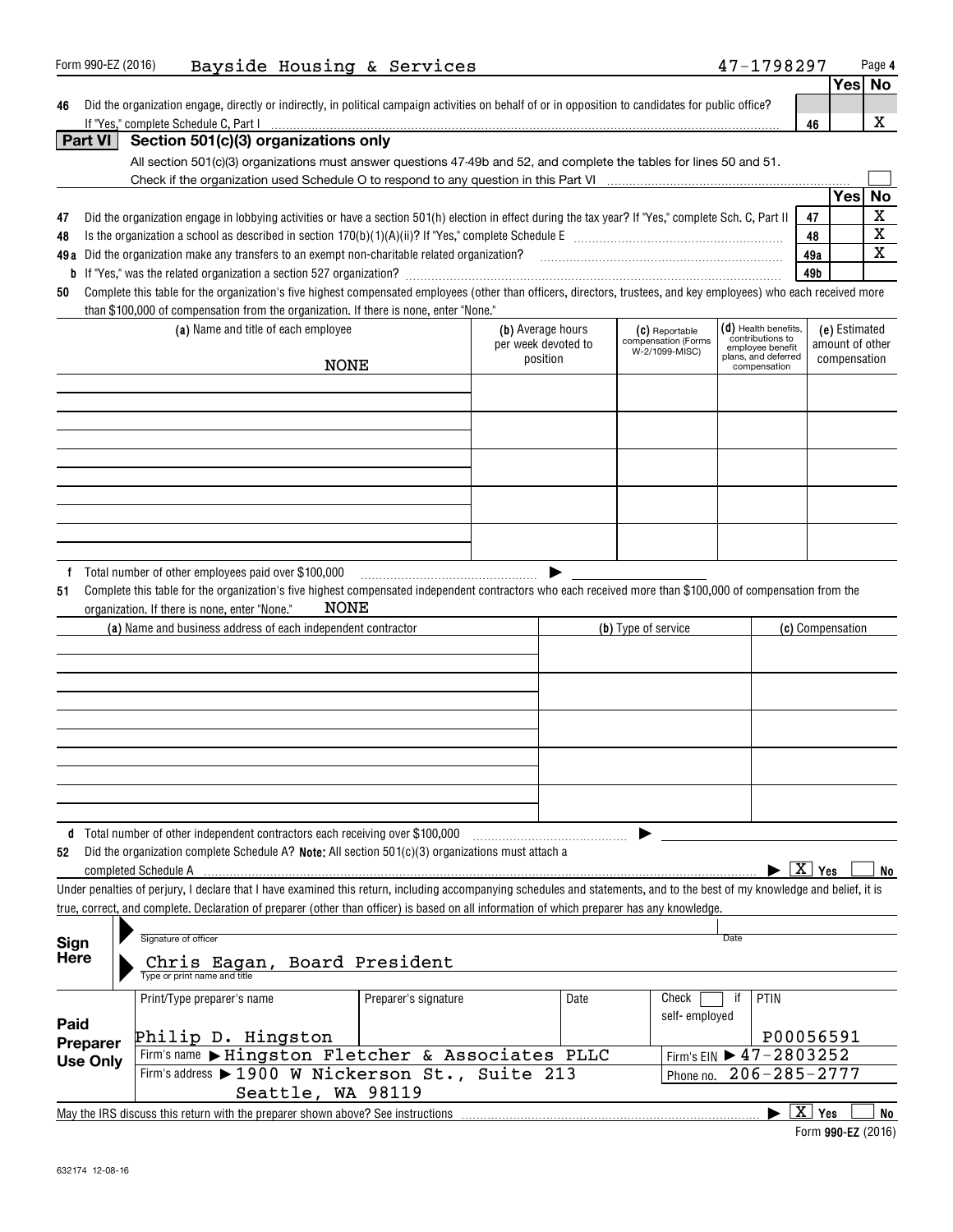Department of the Treasury Internal Revenue Service

**Total**

| (Form 990 or 990-EZ) |  |  |  |  |
|----------------------|--|--|--|--|
|----------------------|--|--|--|--|

# **Public Charity Status and Public Support**

**Complete if the organization is a section 501(c)(3) organization or a section 4947(a)(1) nonexempt charitable trust.**

**| Attach to Form 990 or Form 990-EZ.** 

Information about Schedule A (Form 990 or 990-EZ) and its instructions is at *www.irs.gov/form990.* 

|                           | OMB No. 1545-0047                   |  |  |  |  |
|---------------------------|-------------------------------------|--|--|--|--|
|                           | 2016                                |  |  |  |  |
|                           | <b>Open to Public</b><br>Inspection |  |  |  |  |
| identification numh<br>۵r |                                     |  |  |  |  |

| Name of the organization |  |
|--------------------------|--|
|--------------------------|--|

|    |            | Name of the organization                                                                                                                      |          |                                                       |     |                                                                |                            |  | <b>Employer identification number</b> |
|----|------------|-----------------------------------------------------------------------------------------------------------------------------------------------|----------|-------------------------------------------------------|-----|----------------------------------------------------------------|----------------------------|--|---------------------------------------|
|    |            |                                                                                                                                               |          | Bayside Housing & Services                            |     |                                                                |                            |  | 47-1798297                            |
|    | Part I     | Reason for Public Charity Status (All organizations must complete this part.) See instructions.                                               |          |                                                       |     |                                                                |                            |  |                                       |
|    |            | The organization is not a private foundation because it is: (For lines 1 through 12, check only one box.)                                     |          |                                                       |     |                                                                |                            |  |                                       |
| 1. |            | A church, convention of churches, or association of churches described in section 170(b)(1)(A)(i).                                            |          |                                                       |     |                                                                |                            |  |                                       |
| 2  |            | A school described in section 170(b)(1)(A)(ii). (Attach Schedule E (Form 990 or 990-EZ).)                                                     |          |                                                       |     |                                                                |                            |  |                                       |
| 3  |            | A hospital or a cooperative hospital service organization described in section 170(b)(1)(A)(iii).                                             |          |                                                       |     |                                                                |                            |  |                                       |
| 4  |            | A medical research organization operated in conjunction with a hospital described in section 170(b)(1)(A)(iii). Enter the hospital's name,    |          |                                                       |     |                                                                |                            |  |                                       |
|    |            | city, and state:                                                                                                                              |          |                                                       |     |                                                                |                            |  |                                       |
| 5  |            | An organization operated for the benefit of a college or university owned or operated by a governmental unit described in                     |          |                                                       |     |                                                                |                            |  |                                       |
|    |            | section 170(b)(1)(A)(iv). (Complete Part II.)                                                                                                 |          |                                                       |     |                                                                |                            |  |                                       |
| 6  |            | A federal, state, or local government or governmental unit described in section 170(b)(1)(A)(v).                                              |          |                                                       |     |                                                                |                            |  |                                       |
|    | $7 \times$ | An organization that normally receives a substantial part of its support from a governmental unit or from the general public described in     |          |                                                       |     |                                                                |                            |  |                                       |
|    |            | section 170(b)(1)(A)(vi). (Complete Part II.)                                                                                                 |          |                                                       |     |                                                                |                            |  |                                       |
| 8  |            | A community trust described in section 170(b)(1)(A)(vi). (Complete Part II.)                                                                  |          |                                                       |     |                                                                |                            |  |                                       |
| 9  |            | An agricultural research organization described in section 170(b)(1)(A)(ix) operated in conjunction with a land-grant college                 |          |                                                       |     |                                                                |                            |  |                                       |
|    |            | or university or a non-land-grant college of agriculture (see instructions). Enter the name, city, and state of the college or                |          |                                                       |     |                                                                |                            |  |                                       |
|    |            | university:                                                                                                                                   |          |                                                       |     |                                                                |                            |  |                                       |
| 10 |            | An organization that normally receives: (1) more than 33 1/3% of its support from contributions, membership fees, and gross receipts from     |          |                                                       |     |                                                                |                            |  |                                       |
|    |            | activities related to its exempt functions - subject to certain exceptions, and (2) no more than 33 1/3% of its support from gross investment |          |                                                       |     |                                                                |                            |  |                                       |
|    |            | income and unrelated business taxable income (less section 511 tax) from businesses acquired by the organization after June 30, 1975.         |          |                                                       |     |                                                                |                            |  |                                       |
|    |            | See section 509(a)(2). (Complete Part III.)                                                                                                   |          |                                                       |     |                                                                |                            |  |                                       |
| 11 |            | An organization organized and operated exclusively to test for public safety. See section 509(a)(4).                                          |          |                                                       |     |                                                                |                            |  |                                       |
| 12 |            | An organization organized and operated exclusively for the benefit of, to perform the functions of, or to carry out the purposes of one or    |          |                                                       |     |                                                                |                            |  |                                       |
|    |            | more publicly supported organizations described in section 509(a)(1) or section 509(a)(2). See section 509(a)(3). Check the box in            |          |                                                       |     |                                                                |                            |  |                                       |
|    |            | lines 12a through 12d that describes the type of supporting organization and complete lines 12e, 12f, and 12g.                                |          |                                                       |     |                                                                |                            |  |                                       |
| a  |            | Type I. A supporting organization operated, supervised, or controlled by its supported organization(s), typically by giving                   |          |                                                       |     |                                                                |                            |  |                                       |
|    |            | the supported organization(s) the power to regularly appoint or elect a majority of the directors or trustees of the supporting               |          |                                                       |     |                                                                |                            |  |                                       |
|    |            | organization. You must complete Part IV, Sections A and B.                                                                                    |          |                                                       |     |                                                                |                            |  |                                       |
| b  |            | Type II. A supporting organization supervised or controlled in connection with its supported organization(s), by having                       |          |                                                       |     |                                                                |                            |  |                                       |
|    |            | control or management of the supporting organization vested in the same persons that control or manage the supported                          |          |                                                       |     |                                                                |                            |  |                                       |
|    |            | organization(s). You must complete Part IV, Sections A and C.                                                                                 |          |                                                       |     |                                                                |                            |  |                                       |
| c  |            | Type III functionally integrated. A supporting organization operated in connection with, and functionally integrated with,                    |          |                                                       |     |                                                                |                            |  |                                       |
|    |            | its supported organization(s) (see instructions). You must complete Part IV, Sections A, D, and E.                                            |          |                                                       |     |                                                                |                            |  |                                       |
| d  |            | Type III non-functionally integrated. A supporting organization operated in connection with its supported organization(s)                     |          |                                                       |     |                                                                |                            |  |                                       |
|    |            | that is not functionally integrated. The organization generally must satisfy a distribution requirement and an attentiveness                  |          |                                                       |     |                                                                |                            |  |                                       |
|    |            | requirement (see instructions). You must complete Part IV, Sections A and D, and Part V.                                                      |          |                                                       |     |                                                                |                            |  |                                       |
|    |            | Check this box if the organization received a written determination from the IRS that it is a Type I, Type II, Type III                       |          |                                                       |     |                                                                |                            |  |                                       |
|    |            | functionally integrated, or Type III non-functionally integrated supporting organization.                                                     |          |                                                       |     |                                                                |                            |  |                                       |
|    |            | <b>f</b> Enter the number of supported organizations                                                                                          |          |                                                       |     |                                                                |                            |  |                                       |
|    |            | g Provide the following information about the supported organization(s).                                                                      |          |                                                       |     |                                                                |                            |  |                                       |
|    |            | (i) Name of supported                                                                                                                         | (ii) EIN | (iii) Type of organization                            |     | (iv) Is the organization listed<br>in your governing document? | (v) Amount of monetary     |  | (vi) Amount of other                  |
|    |            | organization                                                                                                                                  |          | (described on lines 1-10<br>above (see instructions)) | Yes | No                                                             | support (see instructions) |  | support (see instructions)            |
|    |            |                                                                                                                                               |          |                                                       |     |                                                                |                            |  |                                       |
|    |            |                                                                                                                                               |          |                                                       |     |                                                                |                            |  |                                       |
|    |            |                                                                                                                                               |          |                                                       |     |                                                                |                            |  |                                       |
|    |            |                                                                                                                                               |          |                                                       |     |                                                                |                            |  |                                       |
|    |            |                                                                                                                                               |          |                                                       |     |                                                                |                            |  |                                       |
|    |            |                                                                                                                                               |          |                                                       |     |                                                                |                            |  |                                       |
|    |            |                                                                                                                                               |          |                                                       |     |                                                                |                            |  |                                       |
|    |            |                                                                                                                                               |          |                                                       |     |                                                                |                            |  |                                       |
|    |            |                                                                                                                                               |          |                                                       |     |                                                                |                            |  |                                       |
|    |            |                                                                                                                                               |          |                                                       |     |                                                                |                            |  |                                       |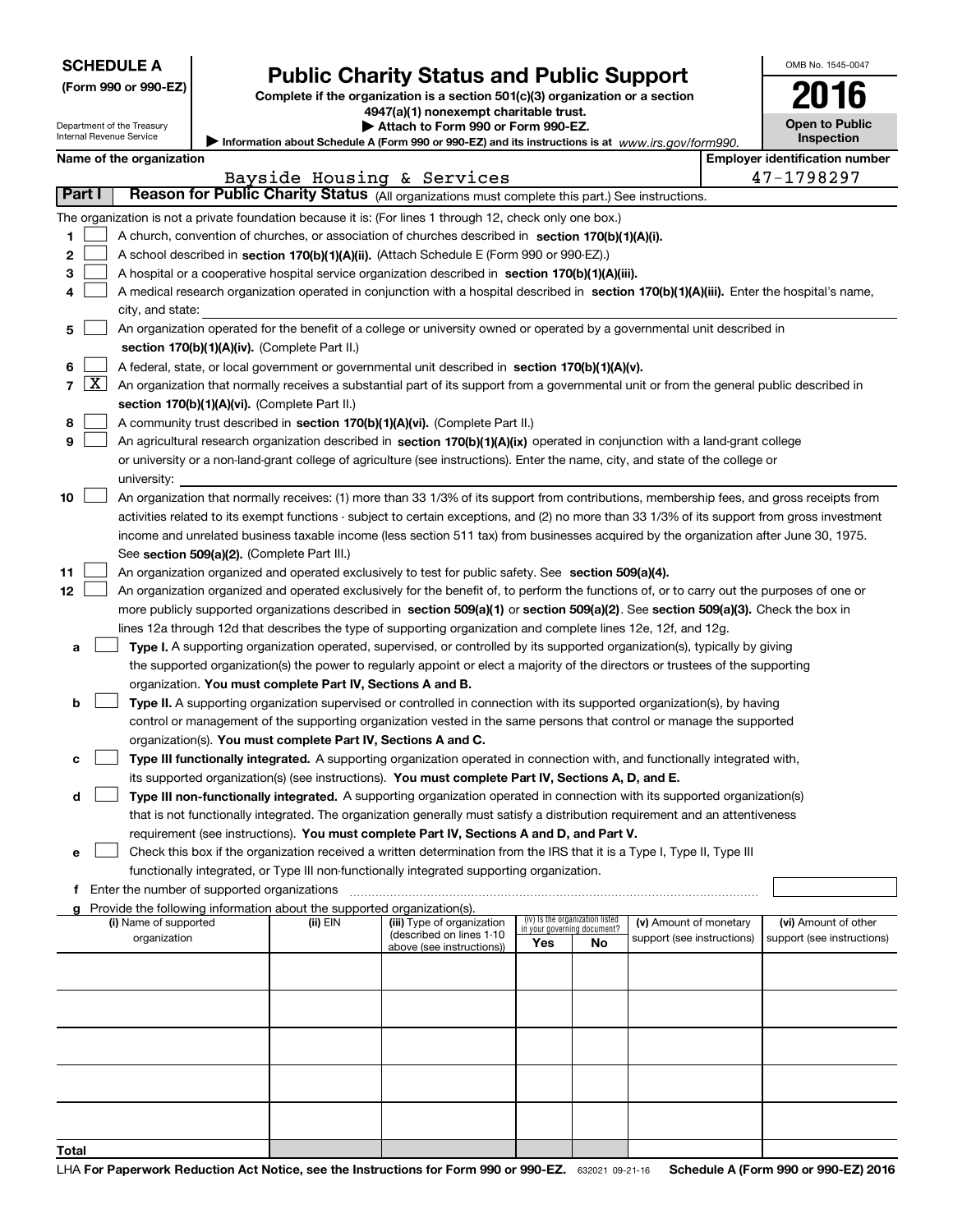### Schedule A (Form 990 or 990-EZ) 2016 Page Bayside Housing & Services 47-1798297

**2**

(Complete only if you checked the box on line 5, 7, or 8 of Part I or if the organization failed to qualify under Part III. If the organization fails to qualify under the tests listed below, please complete Part III.) **Part II Support Schedule for Organizations Described in Sections 170(b)(1)(A)(iv) and 170(b)(1)(A)(vi)** 

|    | <b>Section A. Public Support</b>                                                                                                               |          |            |                        |            |          |                                          |
|----|------------------------------------------------------------------------------------------------------------------------------------------------|----------|------------|------------------------|------------|----------|------------------------------------------|
|    | Calendar year (or fiscal year beginning in) $\blacktriangleright$                                                                              | (a) 2012 | $(b)$ 2013 | $(c)$ 2014             | $(d)$ 2015 | (e) 2016 | (f) Total                                |
|    | <b>1</b> Gifts, grants, contributions, and                                                                                                     |          |            |                        |            |          |                                          |
|    | membership fees received. (Do not                                                                                                              |          |            |                        |            |          |                                          |
|    | include any "unusual grants.")                                                                                                                 |          |            | 23,346.                | 16,295.    | 98,666.  | 138,307.                                 |
|    | 2 Tax revenues levied for the organ-                                                                                                           |          |            |                        |            |          |                                          |
|    | ization's benefit and either paid to                                                                                                           |          |            |                        |            |          |                                          |
|    | or expended on its behalf                                                                                                                      |          |            |                        |            |          |                                          |
|    | 3 The value of services or facilities                                                                                                          |          |            |                        |            |          |                                          |
|    | furnished by a governmental unit to                                                                                                            |          |            |                        |            |          |                                          |
|    | the organization without charge                                                                                                                |          |            |                        |            |          |                                          |
|    | <b>4 Total.</b> Add lines 1 through 3                                                                                                          |          |            | 23,346.                | 16, 295.   | 98,666.  | 138,307.                                 |
|    | 5 The portion of total contributions                                                                                                           |          |            |                        |            |          |                                          |
|    | by each person (other than a                                                                                                                   |          |            |                        |            |          |                                          |
|    | governmental unit or publicly                                                                                                                  |          |            |                        |            |          |                                          |
|    | supported organization) included                                                                                                               |          |            |                        |            |          |                                          |
|    | on line 1 that exceeds 2% of the                                                                                                               |          |            |                        |            |          |                                          |
|    | amount shown on line 11,                                                                                                                       |          |            |                        |            |          |                                          |
|    | column (f)                                                                                                                                     |          |            |                        |            |          | 104,626.                                 |
|    | 6 Public support. Subtract line 5 from line 4.                                                                                                 |          |            |                        |            |          | 33,681.                                  |
|    | <b>Section B. Total Support</b>                                                                                                                |          |            |                        |            |          |                                          |
|    | Calendar year (or fiscal year beginning in)                                                                                                    | (a) 2012 | $(b)$ 2013 | $(c)$ 2014             | $(d)$ 2015 | (e) 2016 | (f) Total                                |
|    | 7 Amounts from line 4                                                                                                                          |          |            | $\overline{23}$ , 346. | 16,295.    | 98,666.  | 138,307.                                 |
|    | 8 Gross income from interest,                                                                                                                  |          |            |                        |            |          |                                          |
|    | dividends, payments received on                                                                                                                |          |            |                        |            |          |                                          |
|    | securities loans, rents, royalties                                                                                                             |          |            |                        |            |          |                                          |
|    | and income from similar sources                                                                                                                |          |            |                        | 215.       | 5.       | 220.                                     |
|    | 9 Net income from unrelated business                                                                                                           |          |            |                        |            |          |                                          |
|    | activities, whether or not the                                                                                                                 |          |            |                        |            |          |                                          |
|    | business is regularly carried on                                                                                                               |          |            |                        |            |          |                                          |
|    | <b>10</b> Other income. Do not include gain                                                                                                    |          |            |                        |            |          |                                          |
|    | or loss from the sale of capital                                                                                                               |          |            |                        |            |          |                                          |
|    | assets (Explain in Part VI.)                                                                                                                   |          |            |                        |            |          |                                          |
|    | <b>11 Total support.</b> Add lines 7 through 10                                                                                                |          |            |                        |            |          | 138,527.                                 |
|    | <b>12</b> Gross receipts from related activities, etc. (see instructions)                                                                      |          |            |                        |            | 12       | 18,585.                                  |
|    | 13 First five years. If the Form 990 is for the organization's first, second, third, fourth, or fifth tax year as a section 501(c)(3)          |          |            |                        |            |          |                                          |
|    | organization, check this box and stop here                                                                                                     |          |            |                        |            |          | $\blacktriangleright$ $\boxed{\text{X}}$ |
|    | Section C. Computation of Public Support Percentage                                                                                            |          |            |                        |            |          |                                          |
|    | 14 Public support percentage for 2016 (line 6, column (f) divided by line 11, column (f) <i>manumumumumum</i>                                  |          |            |                        |            | 14       | %                                        |
|    |                                                                                                                                                |          |            |                        |            | 15       | $\%$                                     |
|    | 16a 33 1/3% support test - 2016. If the organization did not check the box on line 13, and line 14 is 33 1/3% or more, check this box and      |          |            |                        |            |          |                                          |
|    | stop here. The organization qualifies as a publicly supported organization                                                                     |          |            |                        |            |          |                                          |
|    | b 33 1/3% support test - 2015. If the organization did not check a box on line 13 or 16a, and line 15 is 33 1/3% or more, check this box       |          |            |                        |            |          |                                          |
|    | and stop here. The organization qualifies as a publicly supported organization                                                                 |          |            |                        |            |          |                                          |
|    | 17a 10% -facts-and-circumstances test - 2016. If the organization did not check a box on line 13, 16a, or 16b, and line 14 is 10% or more,     |          |            |                        |            |          |                                          |
|    | and if the organization meets the "facts-and-circumstances" test, check this box and stop here. Explain in Part VI how the organization        |          |            |                        |            |          |                                          |
|    | meets the "facts-and-circumstances" test. The organization qualifies as a publicly supported organization                                      |          |            |                        |            |          |                                          |
|    | <b>b 10% -facts-and-circumstances test - 2015.</b> If the organization did not check a box on line 13, 16a, 16b, or 17a, and line 15 is 10% or |          |            |                        |            |          |                                          |
|    | more, and if the organization meets the "facts-and-circumstances" test, check this box and stop here. Explain in Part VI how the               |          |            |                        |            |          |                                          |
|    | organization meets the "facts-and-circumstances" test. The organization qualifies as a publicly supported organization                         |          |            |                        |            |          |                                          |
| 18 | Private foundation. If the organization did not check a box on line 13, 16a, 16b, 17a, or 17b, check this box and see instructions             |          |            |                        |            |          |                                          |
|    |                                                                                                                                                |          |            |                        |            |          |                                          |

**Schedule A (Form 990 or 990-EZ) 2016**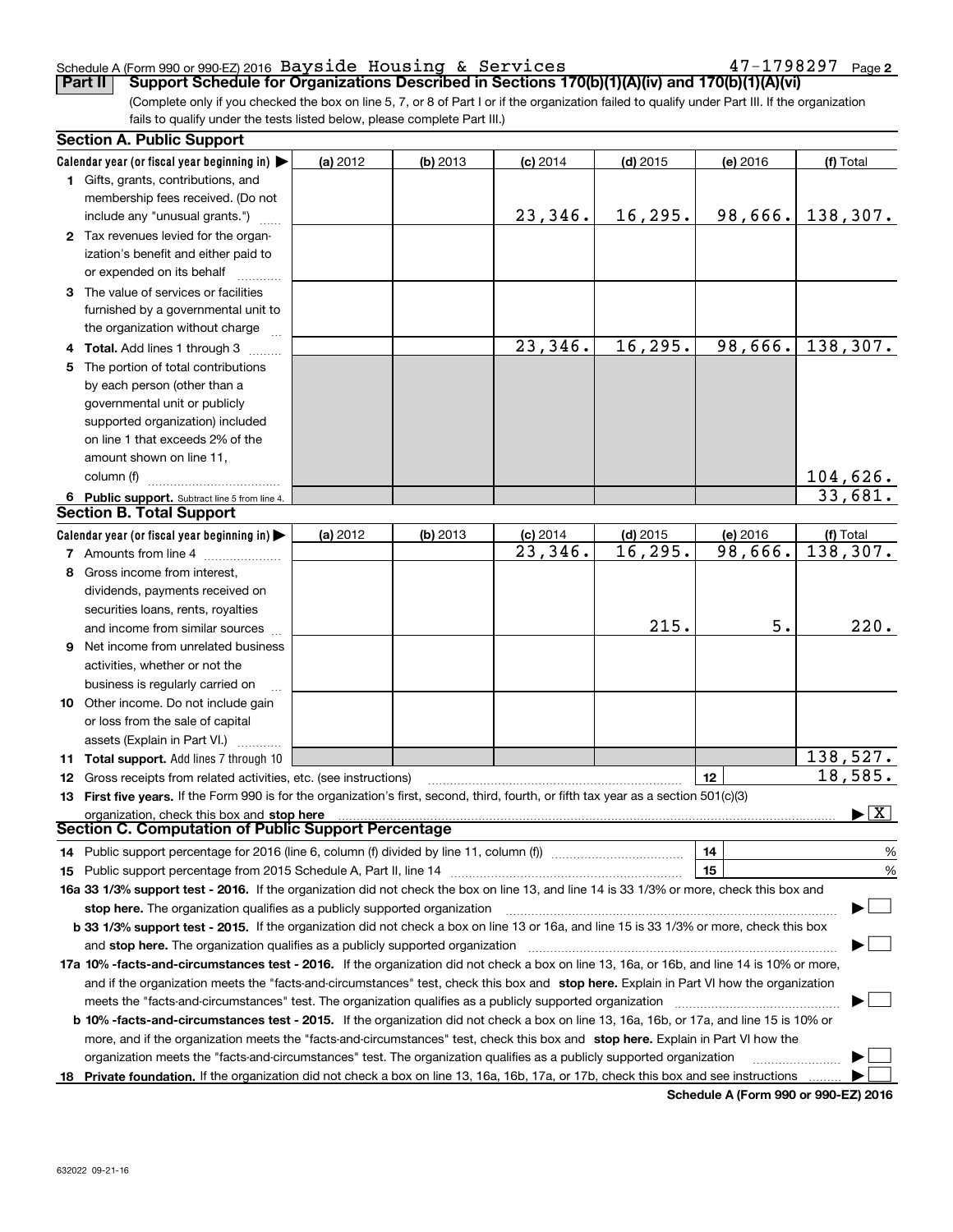### Schedule A (Form 990 or 990-EZ) 2016 Page Bayside Housing & Services 47-1798297**Part III | Support Schedule for Organizations Described in Section 509(a)(2)**

(Complete only if you checked the box on line 10 of Part I or if the organization failed to qualify under Part II. If the organization fails to qualify under the tests listed below, please complete Part II.)

|    | <b>Section A. Public Support</b>                                                                                                                    |          |          |            |            |    |          |             |   |
|----|-----------------------------------------------------------------------------------------------------------------------------------------------------|----------|----------|------------|------------|----|----------|-------------|---|
|    | Calendar year (or fiscal year beginning in) $\blacktriangleright$                                                                                   | (a) 2012 | (b) 2013 | $(c)$ 2014 | $(d)$ 2015 |    | (e) 2016 | (f) Total   |   |
|    | 1 Gifts, grants, contributions, and                                                                                                                 |          |          |            |            |    |          |             |   |
|    | membership fees received. (Do not                                                                                                                   |          |          |            |            |    |          |             |   |
|    | include any "unusual grants.")                                                                                                                      |          |          |            |            |    |          |             |   |
|    | <b>2</b> Gross receipts from admissions,                                                                                                            |          |          |            |            |    |          |             |   |
|    | merchandise sold or services per-                                                                                                                   |          |          |            |            |    |          |             |   |
|    | formed, or facilities furnished in                                                                                                                  |          |          |            |            |    |          |             |   |
|    | any activity that is related to the<br>organization's tax-exempt purpose                                                                            |          |          |            |            |    |          |             |   |
|    | 3 Gross receipts from activities that                                                                                                               |          |          |            |            |    |          |             |   |
|    | are not an unrelated trade or bus-                                                                                                                  |          |          |            |            |    |          |             |   |
|    | iness under section 513                                                                                                                             |          |          |            |            |    |          |             |   |
|    |                                                                                                                                                     |          |          |            |            |    |          |             |   |
|    | 4 Tax revenues levied for the organ-                                                                                                                |          |          |            |            |    |          |             |   |
|    | ization's benefit and either paid to                                                                                                                |          |          |            |            |    |          |             |   |
|    | or expended on its behalf<br>.                                                                                                                      |          |          |            |            |    |          |             |   |
|    | 5 The value of services or facilities                                                                                                               |          |          |            |            |    |          |             |   |
|    | furnished by a governmental unit to                                                                                                                 |          |          |            |            |    |          |             |   |
|    | the organization without charge                                                                                                                     |          |          |            |            |    |          |             |   |
|    | <b>6 Total.</b> Add lines 1 through 5                                                                                                               |          |          |            |            |    |          |             |   |
|    | 7a Amounts included on lines 1, 2, and                                                                                                              |          |          |            |            |    |          |             |   |
|    | 3 received from disqualified persons                                                                                                                |          |          |            |            |    |          |             |   |
|    | <b>b</b> Amounts included on lines 2 and 3 received                                                                                                 |          |          |            |            |    |          |             |   |
|    | from other than disqualified persons that<br>exceed the greater of \$5,000 or 1% of the                                                             |          |          |            |            |    |          |             |   |
|    | amount on line 13 for the year                                                                                                                      |          |          |            |            |    |          |             |   |
|    | c Add lines 7a and 7b                                                                                                                               |          |          |            |            |    |          |             |   |
|    | 8 Public support. (Subtract line 7c from line 6.)                                                                                                   |          |          |            |            |    |          |             |   |
|    | <b>Section B. Total Support</b>                                                                                                                     |          |          |            |            |    |          |             |   |
|    | Calendar year (or fiscal year beginning in)                                                                                                         | (a) 2012 | (b) 2013 | $(c)$ 2014 | $(d)$ 2015 |    | (e) 2016 | (f) Total   |   |
|    | 9 Amounts from line 6                                                                                                                               |          |          |            |            |    |          |             |   |
|    | <b>10a</b> Gross income from interest,                                                                                                              |          |          |            |            |    |          |             |   |
|    | dividends, payments received on                                                                                                                     |          |          |            |            |    |          |             |   |
|    | securities loans, rents, royalties<br>and income from similar sources                                                                               |          |          |            |            |    |          |             |   |
|    | <b>b</b> Unrelated business taxable income                                                                                                          |          |          |            |            |    |          |             |   |
|    | (less section 511 taxes) from businesses                                                                                                            |          |          |            |            |    |          |             |   |
|    | acquired after June 30, 1975 [10001]                                                                                                                |          |          |            |            |    |          |             |   |
|    |                                                                                                                                                     |          |          |            |            |    |          |             |   |
|    | c Add lines 10a and 10b                                                                                                                             |          |          |            |            |    |          |             |   |
|    | 11 Net income from unrelated business<br>activities not included in line 10b,                                                                       |          |          |            |            |    |          |             |   |
|    | whether or not the business is                                                                                                                      |          |          |            |            |    |          |             |   |
|    | regularly carried on                                                                                                                                |          |          |            |            |    |          |             |   |
|    | <b>12</b> Other income. Do not include gain<br>or loss from the sale of capital                                                                     |          |          |            |            |    |          |             |   |
|    | assets (Explain in Part VI.)                                                                                                                        |          |          |            |            |    |          |             |   |
|    | <b>13</b> Total support. (Add lines 9, 10c, 11, and 12.)                                                                                            |          |          |            |            |    |          |             |   |
|    | 14 First five years. If the Form 990 is for the organization's first, second, third, fourth, or fifth tax year as a section 501(c)(3) organization, |          |          |            |            |    |          |             |   |
|    | check this box and stop here measurements are constructed as the state of the state of the state and stop here                                      |          |          |            |            |    |          |             |   |
|    | <b>Section C. Computation of Public Support Percentage</b>                                                                                          |          |          |            |            |    |          |             |   |
|    |                                                                                                                                                     |          |          |            |            | 15 |          |             | % |
|    | 16 Public support percentage from 2015 Schedule A, Part III, line 15                                                                                |          |          |            |            | 16 |          |             | % |
|    | <b>Section D. Computation of Investment Income Percentage</b>                                                                                       |          |          |            |            |    |          |             |   |
| 17 | Investment income percentage for 2016 (line 10c, column (f) divided by line 13, column (f))                                                         |          |          |            |            | 17 |          |             | % |
|    | <b>18</b> Investment income percentage from <b>2015</b> Schedule A, Part III, line 17                                                               |          |          |            |            | 18 |          |             | % |
|    | 19a 33 1/3% support tests - 2016. If the organization did not check the box on line 14, and line 15 is more than 33 1/3%, and line 17 is not        |          |          |            |            |    |          |             |   |
|    | more than 33 1/3%, check this box and stop here. The organization qualifies as a publicly supported organization                                    |          |          |            |            |    |          | $\sim$<br>▶ |   |
|    | b 33 1/3% support tests - 2015. If the organization did not check a box on line 14 or line 19a, and line 16 is more than 33 1/3%, and               |          |          |            |            |    |          |             |   |
|    | line 18 is not more than 33 1/3%, check this box and stop here. The organization qualifies as a publicly supported organization                     |          |          |            |            |    |          |             |   |
| 20 |                                                                                                                                                     |          |          |            |            |    |          |             |   |
|    |                                                                                                                                                     |          |          |            |            |    |          |             |   |

**Schedule A (Form 990 or 990-EZ) 2016**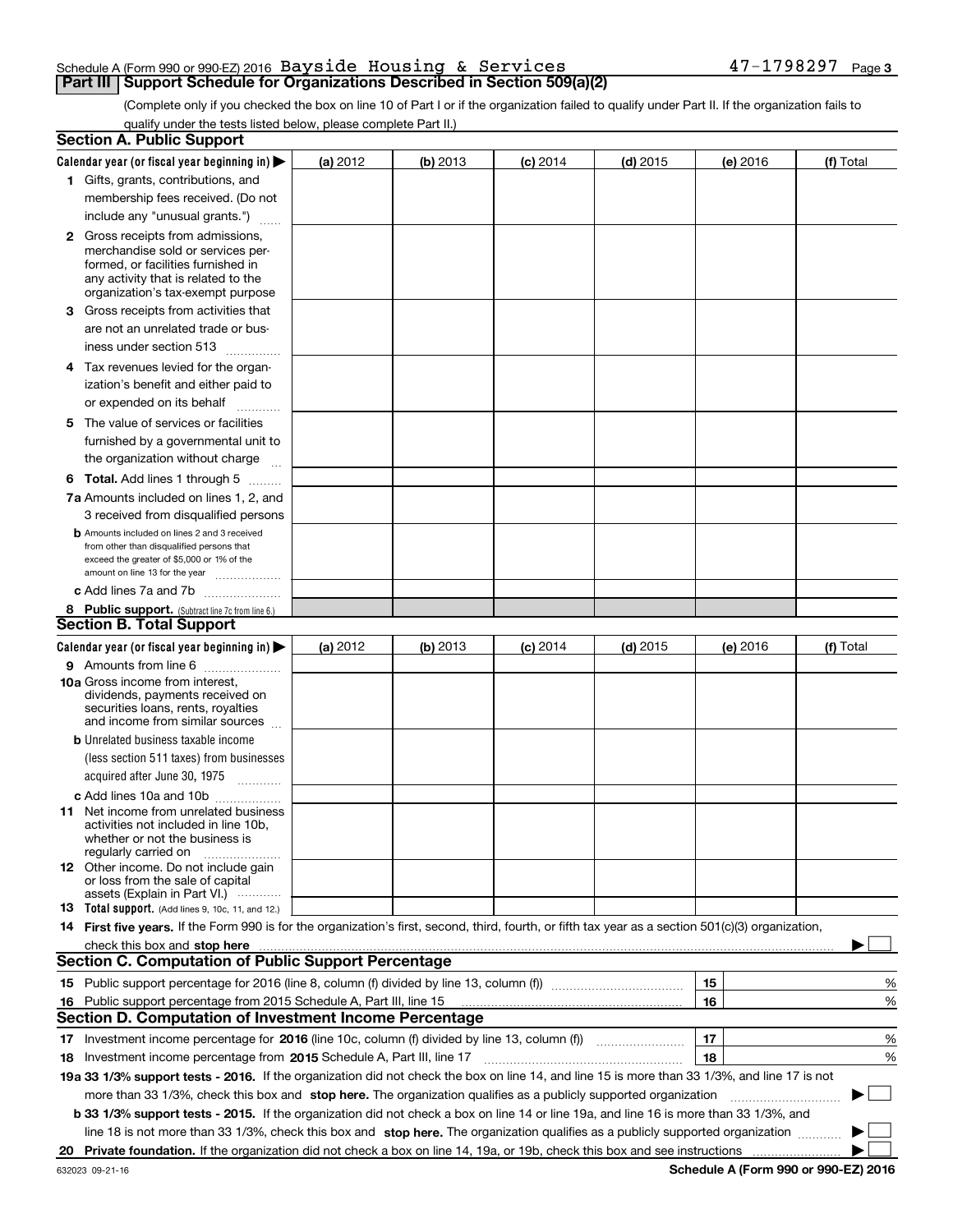### Schedule A (Form 990 or 990-EZ) 2016 Page Bayside Housing & Services 47-1798297

### **Part IV Supporting Organizations**

(Complete only if you checked a box in line 12 on Part I. If you checked 12a of Part I, complete Sections A and B. If you checked 12b of Part I, complete Sections A and C. If you checked 12c of Part I, complete Sections A, D, and E. If you checked 12d of Part I, complete Sections A and D, and complete Part V.)

### **Section A. All Supporting Organizations**

- **1** Are all of the organization's supported organizations listed by name in the organization's governing documents? If "No," describe in Part VI how the supported organizations are designated. If designated by *class or purpose, describe the designation. If historic and continuing relationship, explain.*
- **2** Did the organization have any supported organization that does not have an IRS determination of status under section 509(a)(1) or (2)? If "Yes," explain in Part VI how the organization determined that the supported *organization was described in section 509(a)(1) or (2).*
- **3a** Did the organization have a supported organization described in section 501(c)(4), (5), or (6)? If "Yes," answer *(b) and (c) below.*
- **b** Did the organization confirm that each supported organization qualified under section 501(c)(4), (5), or (6) and satisfied the public support tests under section 509(a)(2)? If "Yes," describe in Part VI when and how the *organization made the determination.*
- **c**Did the organization ensure that all support to such organizations was used exclusively for section 170(c)(2)(B) purposes? If "Yes," explain in Part VI what controls the organization put in place to ensure such use.
- **4a***If* Was any supported organization not organized in the United States ("foreign supported organization")? *"Yes," and if you checked 12a or 12b in Part I, answer (b) and (c) below.*
- **b** Did the organization have ultimate control and discretion in deciding whether to make grants to the foreign supported organization? If "Yes," describe in Part VI how the organization had such control and discretion *despite being controlled or supervised by or in connection with its supported organizations.*
- **c** Did the organization support any foreign supported organization that does not have an IRS determination under sections 501(c)(3) and 509(a)(1) or (2)? If "Yes," explain in Part VI what controls the organization used *to ensure that all support to the foreign supported organization was used exclusively for section 170(c)(2)(B) purposes.*
- **5a***If "Yes,"* Did the organization add, substitute, or remove any supported organizations during the tax year? answer (b) and (c) below (if applicable). Also, provide detail in Part VI, including (i) the names and EIN *numbers of the supported organizations added, substituted, or removed; (ii) the reasons for each such action; (iii) the authority under the organization's organizing document authorizing such action; and (iv) how the action was accomplished (such as by amendment to the organizing document).*
- **b** Type I or Type II only. Was any added or substituted supported organization part of a class already designated in the organization's organizing document?
- **cSubstitutions only.**  Was the substitution the result of an event beyond the organization's control?
- **6** Did the organization provide support (whether in the form of grants or the provision of services or facilities) to *If "Yes," provide detail in* support or benefit one or more of the filing organization's supported organizations? anyone other than (i) its supported organizations, (ii) individuals that are part of the charitable class benefited by one or more of its supported organizations, or (iii) other supporting organizations that also *Part VI.*
- **7**Did the organization provide a grant, loan, compensation, or other similar payment to a substantial contributor *If "Yes," complete Part I of Schedule L (Form 990 or 990-EZ).* regard to a substantial contributor? (defined in section 4958(c)(3)(C)), a family member of a substantial contributor, or a 35% controlled entity with
- **8** Did the organization make a loan to a disqualified person (as defined in section 4958) not described in line 7? *If "Yes," complete Part I of Schedule L (Form 990 or 990-EZ).*
- **9a** Was the organization controlled directly or indirectly at any time during the tax year by one or more in section 509(a)(1) or (2))? If "Yes," *provide detail in Part VI.* disqualified persons as defined in section 4946 (other than foundation managers and organizations described
- **b** Did one or more disqualified persons (as defined in line 9a) hold a controlling interest in any entity in which the supporting organization had an interest? If "Yes," provide detail in Part VI.
- **c**Did a disqualified person (as defined in line 9a) have an ownership interest in, or derive any personal benefit from, assets in which the supporting organization also had an interest? If "Yes," provide detail in Part VI.
- **10a** Was the organization subject to the excess business holdings rules of section 4943 because of section supporting organizations)? If "Yes," answer 10b below. 4943(f) (regarding certain Type II supporting organizations, and all Type III non-functionally integrated
- **b** Did the organization have any excess business holdings in the tax year? (Use Schedule C, Form 4720, to *determine whether the organization had excess business holdings.)*

**1**

**2**

**3a**

**3b**

**3c**

**4a**

**4b**

**4c**

**5a**

**5b5c**

**6**

**7**

**8**

**9a**

**9b**

**9c**

**10a**

**10b**

**YesNo**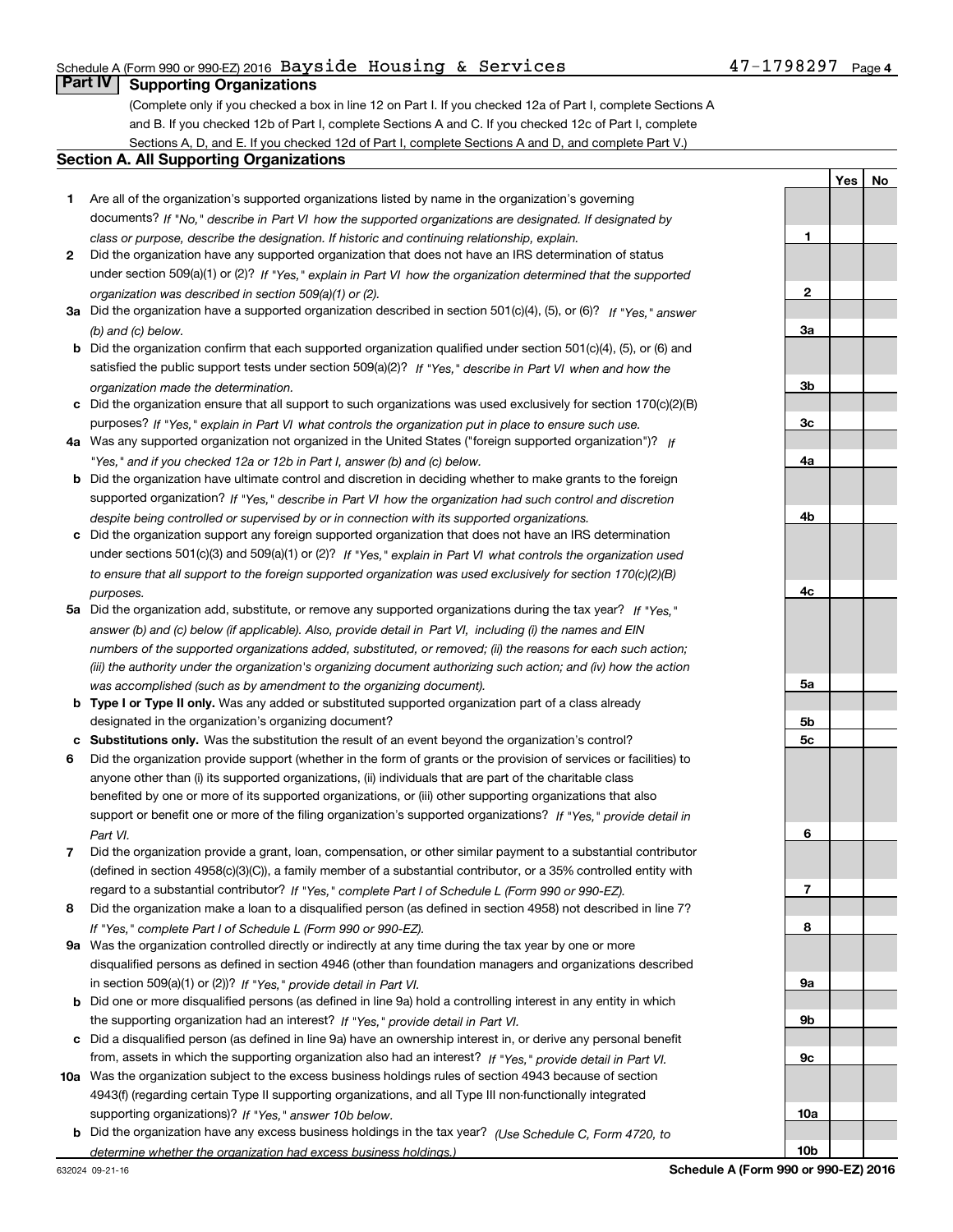### Schedule A (Form 990 or 990-EZ) 2016 Page Bayside Housing & Services 47-1798297**Part IV** Supporting Organizations (*continued*)

|    |                                                                                                                                                                                                                      |                 | Yes | No |
|----|----------------------------------------------------------------------------------------------------------------------------------------------------------------------------------------------------------------------|-----------------|-----|----|
| 11 | Has the organization accepted a gift or contribution from any of the following persons?                                                                                                                              |                 |     |    |
|    | a A person who directly or indirectly controls, either alone or together with persons described in (b) and (c)                                                                                                       |                 |     |    |
|    | below, the governing body of a supported organization?                                                                                                                                                               | 11a             |     |    |
|    | <b>b</b> A family member of a person described in (a) above?                                                                                                                                                         | 11 <sub>b</sub> |     |    |
|    | c A 35% controlled entity of a person described in (a) or (b) above? If "Yes" to a, b, or c, provide detail in Part VI.                                                                                              | 11c             |     |    |
|    | <b>Section B. Type I Supporting Organizations</b>                                                                                                                                                                    |                 |     |    |
|    |                                                                                                                                                                                                                      |                 | Yes | No |
| 1  | Did the directors, trustees, or membership of one or more supported organizations have the power to                                                                                                                  |                 |     |    |
|    | regularly appoint or elect at least a majority of the organization's directors or trustees at all times during the                                                                                                   |                 |     |    |
|    | tax year? If "No," describe in Part VI how the supported organization(s) effectively operated, supervised, or                                                                                                        |                 |     |    |
|    |                                                                                                                                                                                                                      |                 |     |    |
|    | controlled the organization's activities. If the organization had more than one supported organization,                                                                                                              |                 |     |    |
|    | describe how the powers to appoint and/or remove directors or trustees were allocated among the supported                                                                                                            |                 |     |    |
|    | organizations and what conditions or restrictions, if any, applied to such powers during the tax year.                                                                                                               | 1               |     |    |
| 2  | Did the organization operate for the benefit of any supported organization other than the supported                                                                                                                  |                 |     |    |
|    | organization(s) that operated, supervised, or controlled the supporting organization? If "Yes," explain in                                                                                                           |                 |     |    |
|    | Part VI how providing such benefit carried out the purposes of the supported organization(s) that operated,                                                                                                          |                 |     |    |
|    | supervised, or controlled the supporting organization.                                                                                                                                                               | 2               |     |    |
|    | <b>Section C. Type II Supporting Organizations</b>                                                                                                                                                                   |                 |     |    |
|    |                                                                                                                                                                                                                      |                 | Yes | No |
| 1. | Were a majority of the organization's directors or trustees during the tax year also a majority of the directors                                                                                                     |                 |     |    |
|    | or trustees of each of the organization's supported organization(s)? If "No," describe in Part VI how control                                                                                                        |                 |     |    |
|    | or management of the supporting organization was vested in the same persons that controlled or managed                                                                                                               |                 |     |    |
|    | the supported organization(s).                                                                                                                                                                                       | 1               |     |    |
|    | Section D. All Type III Supporting Organizations                                                                                                                                                                     |                 |     |    |
|    |                                                                                                                                                                                                                      |                 | Yes | No |
| 1  | Did the organization provide to each of its supported organizations, by the last day of the fifth month of the                                                                                                       |                 |     |    |
|    | organization's tax year, (i) a written notice describing the type and amount of support provided during the prior tax                                                                                                |                 |     |    |
|    | year, (ii) a copy of the Form 990 that was most recently filed as of the date of notification, and (iii) copies of the                                                                                               |                 |     |    |
|    | organization's governing documents in effect on the date of notification, to the extent not previously provided?                                                                                                     | 1               |     |    |
| 2  | Were any of the organization's officers, directors, or trustees either (i) appointed or elected by the supported                                                                                                     |                 |     |    |
|    | organization(s) or (ii) serving on the governing body of a supported organization? If "No," explain in Part VI how                                                                                                   |                 |     |    |
|    |                                                                                                                                                                                                                      | 2               |     |    |
| 3  | the organization maintained a close and continuous working relationship with the supported organization(s).<br>By reason of the relationship described in (2), did the organization's supported organizations have a |                 |     |    |
|    |                                                                                                                                                                                                                      |                 |     |    |
|    | significant voice in the organization's investment policies and in directing the use of the organization's                                                                                                           |                 |     |    |
|    | income or assets at all times during the tax year? If "Yes," describe in Part VI the role the organization's                                                                                                         |                 |     |    |
|    | supported organizations played in this regard.<br>Section E. Type III Functionally Integrated Supporting Organizations                                                                                               | з               |     |    |
|    |                                                                                                                                                                                                                      |                 |     |    |
| 1  | Check the box next to the method that the organization used to satisfy the Integral Part Test during the year (see instructions).                                                                                    |                 |     |    |
| a  | The organization satisfied the Activities Test. Complete line 2 below.                                                                                                                                               |                 |     |    |
| b  | The organization is the parent of each of its supported organizations. Complete line 3 below.                                                                                                                        |                 |     |    |
| с  | The organization supported a governmental entity. Describe in Part VI how you supported a government entity (see instructions).                                                                                      |                 |     |    |
| 2  | Activities Test. Answer (a) and (b) below.                                                                                                                                                                           |                 | Yes | No |
| а  | Did substantially all of the organization's activities during the tax year directly further the exempt purposes of                                                                                                   |                 |     |    |
|    | the supported organization(s) to which the organization was responsive? If "Yes," then in Part VI identify                                                                                                           |                 |     |    |
|    | those supported organizations and explain<br>how these activities directly furthered their exempt purposes,                                                                                                          |                 |     |    |
|    | how the organization was responsive to those supported organizations, and how the organization determined                                                                                                            |                 |     |    |
|    | that these activities constituted substantially all of its activities.                                                                                                                                               | 2a              |     |    |
|    | <b>b</b> Did the activities described in (a) constitute activities that, but for the organization's involvement, one or more                                                                                         |                 |     |    |
|    | of the organization's supported organization(s) would have been engaged in? If "Yes," explain in Part VI the                                                                                                         |                 |     |    |
|    | reasons for the organization's position that its supported organization(s) would have engaged in these                                                                                                               |                 |     |    |
|    | activities but for the organization's involvement.                                                                                                                                                                   | 2b              |     |    |
| 3  | Parent of Supported Organizations. Answer (a) and (b) below.                                                                                                                                                         |                 |     |    |
| а  | Did the organization have the power to regularly appoint or elect a majority of the officers, directors, or                                                                                                          |                 |     |    |
|    | trustees of each of the supported organizations? Provide details in Part VI.                                                                                                                                         | За              |     |    |
|    | <b>b</b> Did the organization exercise a substantial degree of direction over the policies, programs, and activities of each                                                                                         |                 |     |    |
|    | of its supported organizations? If "Yes." describe in Part VI the role played by the organization in this regard.                                                                                                    | 3b              |     |    |
|    |                                                                                                                                                                                                                      |                 |     |    |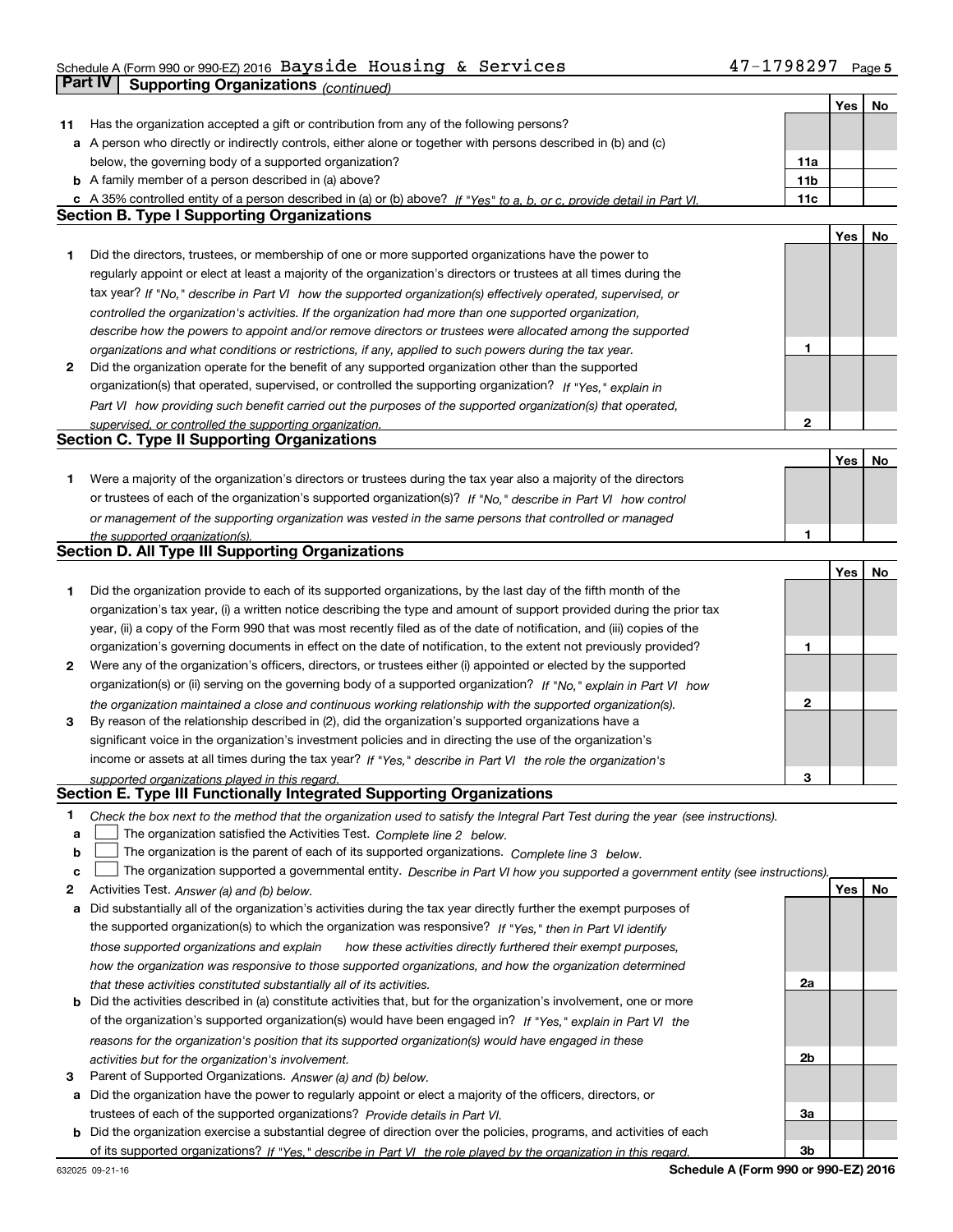### Schedule A (Form 990 or 990-EZ) 2016 Page Bayside Housing & Services 47-1798297**Part V** Type III Non-Functionally Integrated 509(a)(3) Supporting Organizations

**SEP 10. See instructions.** All antegral Part Test as a qualifying trust on Nov. 20, 1970 (explain in Part VI.) See instructions. All other Type III non-functionally integrated supporting organizations must complete Sections A through E. ×.

|              | Section A - Adjusted Net Income                                              |                | (A) Prior Year | (B) Current Year<br>(optional) |
|--------------|------------------------------------------------------------------------------|----------------|----------------|--------------------------------|
| 1            | Net short-term capital gain                                                  | 1              |                |                                |
| 2            | Recoveries of prior-year distributions                                       | $\overline{2}$ |                |                                |
| 3            | Other gross income (see instructions)                                        | 3              |                |                                |
| 4            | Add lines 1 through 3                                                        | 4              |                |                                |
| 5            | Depreciation and depletion                                                   | 5              |                |                                |
| 6            | Portion of operating expenses paid or incurred for production or             |                |                |                                |
|              | collection of gross income or for management, conservation, or               |                |                |                                |
|              | maintenance of property held for production of income (see instructions)     | 6              |                |                                |
| 7            | Other expenses (see instructions)                                            | $\overline{7}$ |                |                                |
| 8            | Adjusted Net Income (subtract lines 5, 6, and 7 from line 4)                 | 8              |                |                                |
|              | <b>Section B - Minimum Asset Amount</b>                                      |                | (A) Prior Year | (B) Current Year<br>(optional) |
| 1.           | Aggregate fair market value of all non-exempt-use assets (see                |                |                |                                |
|              | instructions for short tax year or assets held for part of year):            |                |                |                                |
|              | a Average monthly value of securities                                        | 1a             |                |                                |
|              | <b>b</b> Average monthly cash balances                                       | 1 <sub>b</sub> |                |                                |
|              | c Fair market value of other non-exempt-use assets                           | 1c             |                |                                |
|              | <b>d</b> Total (add lines 1a, 1b, and 1c)                                    | 1d             |                |                                |
|              | e Discount claimed for blockage or other                                     |                |                |                                |
|              | factors (explain in detail in Part VI):                                      |                |                |                                |
| $\mathbf{2}$ | Acquisition indebtedness applicable to non-exempt-use assets                 | $\mathbf{2}$   |                |                                |
| 3            | Subtract line 2 from line 1d                                                 | 3              |                |                                |
| 4            | Cash deemed held for exempt use. Enter 1-1/2% of line 3 (for greater amount, |                |                |                                |
|              | see instructions)                                                            | 4              |                |                                |
| 5            | Net value of non-exempt-use assets (subtract line 4 from line 3)             | 5              |                |                                |
| 6            | Multiply line 5 by .035                                                      | 6              |                |                                |
| 7            | Recoveries of prior-year distributions                                       | $\overline{7}$ |                |                                |
| 8            | Minimum Asset Amount (add line 7 to line 6)                                  | 8              |                |                                |
|              | <b>Section C - Distributable Amount</b>                                      |                |                | <b>Current Year</b>            |
| 1            | Adjusted net income for prior year (from Section A, line 8, Column A)        | 1              |                |                                |
| $\mathbf{2}$ | Enter 85% of line 1                                                          | $\overline{2}$ |                |                                |
| 3            | Minimum asset amount for prior year (from Section B, line 8, Column A)       | 3              |                |                                |
| 4            | Enter greater of line 2 or line 3                                            | 4              |                |                                |
| 5            | Income tax imposed in prior year                                             | 5              |                |                                |
| 6            | Distributable Amount. Subtract line 5 from line 4, unless subject to         |                |                |                                |
|              | emergency temporary reduction (see instructions)                             | 6              |                |                                |
|              |                                                                              |                |                |                                |

**7**Check here if the current year is the organization's first as a non-functionally integrated Type III supporting organization (see instructions).

**Schedule A (Form 990 or 990-EZ) 2016**

**1**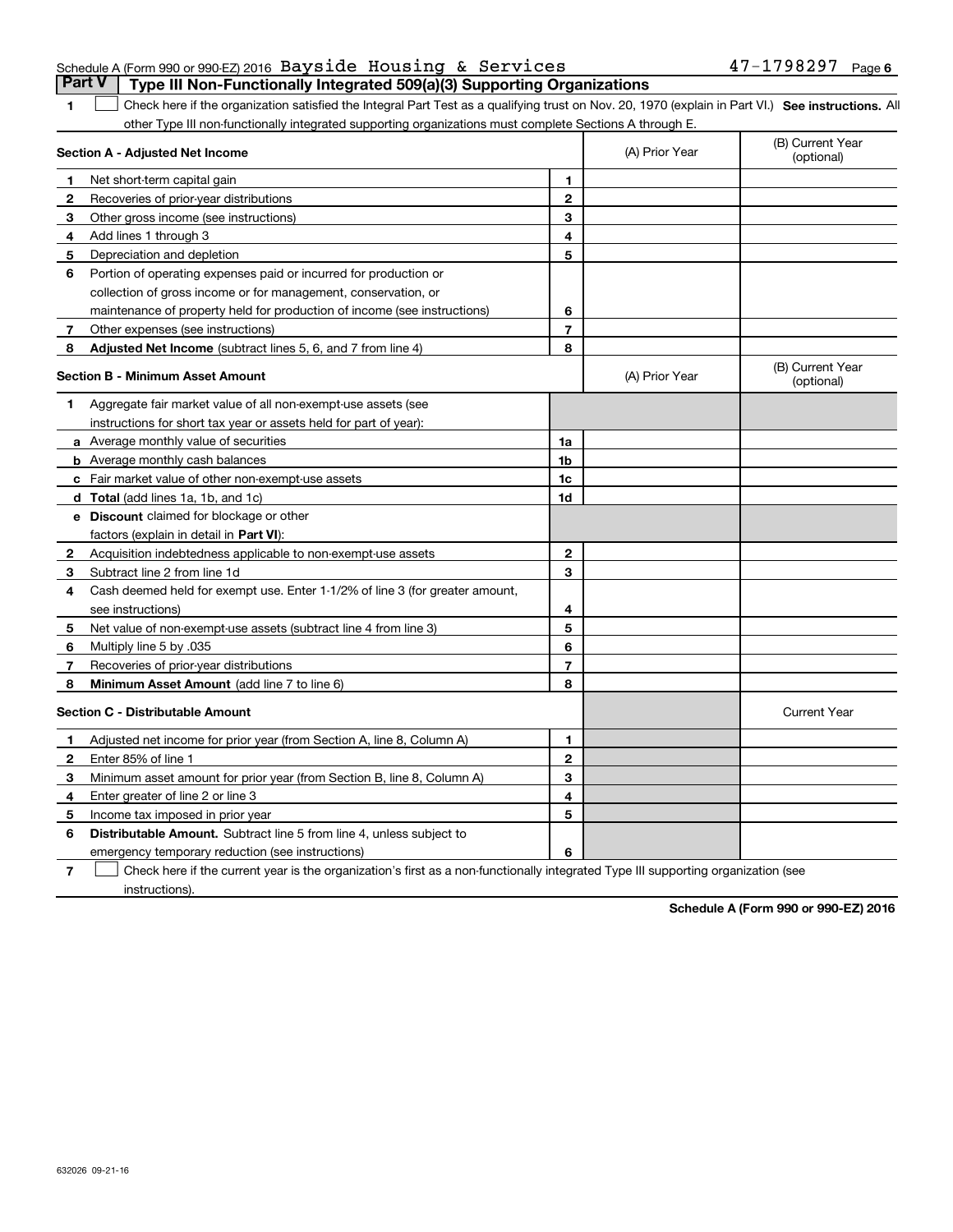### Schedule A (Form 990 or 990-EZ) 2016 Page Bayside Housing & Services 47-1798297

| Part V | Type III Non-Functionally Integrated 509(a)(3) Supporting Organizations                    |                             | (continued)               |                      |  |  |  |  |  |  |
|--------|--------------------------------------------------------------------------------------------|-----------------------------|---------------------------|----------------------|--|--|--|--|--|--|
|        | <b>Section D - Distributions</b>                                                           |                             |                           | <b>Current Year</b>  |  |  |  |  |  |  |
| 1      | Amounts paid to supported organizations to accomplish exempt purposes                      |                             |                           |                      |  |  |  |  |  |  |
| 2      | Amounts paid to perform activity that directly furthers exempt purposes of supported       |                             |                           |                      |  |  |  |  |  |  |
|        | organizations, in excess of income from activity                                           |                             |                           |                      |  |  |  |  |  |  |
| 3      | Administrative expenses paid to accomplish exempt purposes of supported organizations      |                             |                           |                      |  |  |  |  |  |  |
| 4      | Amounts paid to acquire exempt-use assets                                                  |                             |                           |                      |  |  |  |  |  |  |
| 5      | Qualified set-aside amounts (prior IRS approval required)                                  |                             |                           |                      |  |  |  |  |  |  |
| 6      | Other distributions (describe in Part VI). See instructions                                |                             |                           |                      |  |  |  |  |  |  |
| 7      | Total annual distributions. Add lines 1 through 6                                          |                             |                           |                      |  |  |  |  |  |  |
| 8      | Distributions to attentive supported organizations to which the organization is responsive |                             |                           |                      |  |  |  |  |  |  |
|        | (provide details in Part VI). See instructions                                             |                             |                           |                      |  |  |  |  |  |  |
| 9      | Distributable amount for 2016 from Section C, line 6                                       |                             |                           |                      |  |  |  |  |  |  |
| 10     | Line 8 amount divided by Line 9 amount                                                     |                             |                           |                      |  |  |  |  |  |  |
|        |                                                                                            | (i)                         | (iii)                     | (iii)                |  |  |  |  |  |  |
|        |                                                                                            | <b>Excess Distributions</b> | <b>Underdistributions</b> | <b>Distributable</b> |  |  |  |  |  |  |
|        | Section E - Distribution Allocations (see instructions)                                    |                             | Pre-2016                  | Amount for 2016      |  |  |  |  |  |  |
| 1      | Distributable amount for 2016 from Section C, line 6                                       |                             |                           |                      |  |  |  |  |  |  |
| 2      | Underdistributions, if any, for years prior to 2016 (reason-                               |                             |                           |                      |  |  |  |  |  |  |
|        | able cause required-explain in Part VI). See instructions                                  |                             |                           |                      |  |  |  |  |  |  |
| 3      | Excess distributions carryover, if any, to 2016:                                           |                             |                           |                      |  |  |  |  |  |  |
| а      |                                                                                            |                             |                           |                      |  |  |  |  |  |  |
| b      |                                                                                            |                             |                           |                      |  |  |  |  |  |  |
|        | $c$ From 2013                                                                              |                             |                           |                      |  |  |  |  |  |  |
|        | $d$ From 2014                                                                              |                             |                           |                      |  |  |  |  |  |  |
|        | e From 2015                                                                                |                             |                           |                      |  |  |  |  |  |  |
|        | Total of lines 3a through e                                                                |                             |                           |                      |  |  |  |  |  |  |
|        | <b>g</b> Applied to underdistributions of prior years                                      |                             |                           |                      |  |  |  |  |  |  |
|        | <b>h</b> Applied to 2016 distributable amount                                              |                             |                           |                      |  |  |  |  |  |  |
|        | Carryover from 2011 not applied (see instructions)                                         |                             |                           |                      |  |  |  |  |  |  |
|        | Remainder. Subtract lines 3g, 3h, and 3i from 3f.                                          |                             |                           |                      |  |  |  |  |  |  |
| 4      | Distributions for 2016 from Section D,                                                     |                             |                           |                      |  |  |  |  |  |  |
|        | line $7:$                                                                                  |                             |                           |                      |  |  |  |  |  |  |
|        | <b>a</b> Applied to underdistributions of prior years                                      |                             |                           |                      |  |  |  |  |  |  |
|        | <b>b</b> Applied to 2016 distributable amount                                              |                             |                           |                      |  |  |  |  |  |  |
|        | Remainder. Subtract lines 4a and 4b from 4                                                 |                             |                           |                      |  |  |  |  |  |  |
| 5      | Remaining underdistributions for years prior to 2016, if                                   |                             |                           |                      |  |  |  |  |  |  |
|        | any. Subtract lines 3g and 4a from line 2. For result greater                              |                             |                           |                      |  |  |  |  |  |  |
|        | than zero, explain in Part VI. See instructions                                            |                             |                           |                      |  |  |  |  |  |  |
| 6      | Remaining underdistributions for 2016. Subtract lines 3h                                   |                             |                           |                      |  |  |  |  |  |  |
|        | and 4b from line 1. For result greater than zero, explain in                               |                             |                           |                      |  |  |  |  |  |  |
|        | Part VI. See instructions                                                                  |                             |                           |                      |  |  |  |  |  |  |
| 7      | Excess distributions carryover to 2017. Add lines 3j                                       |                             |                           |                      |  |  |  |  |  |  |
|        | and 4c                                                                                     |                             |                           |                      |  |  |  |  |  |  |
| 8      | Breakdown of line 7:                                                                       |                             |                           |                      |  |  |  |  |  |  |
| a      |                                                                                            |                             |                           |                      |  |  |  |  |  |  |
|        | b Excess from 2013                                                                         |                             |                           |                      |  |  |  |  |  |  |
|        | c Excess from 2014                                                                         |                             |                           |                      |  |  |  |  |  |  |
|        | <b>d</b> Excess from 2015                                                                  |                             |                           |                      |  |  |  |  |  |  |
|        | e Excess from 2016                                                                         |                             |                           |                      |  |  |  |  |  |  |

**Schedule A (Form 990 or 990-EZ) 2016**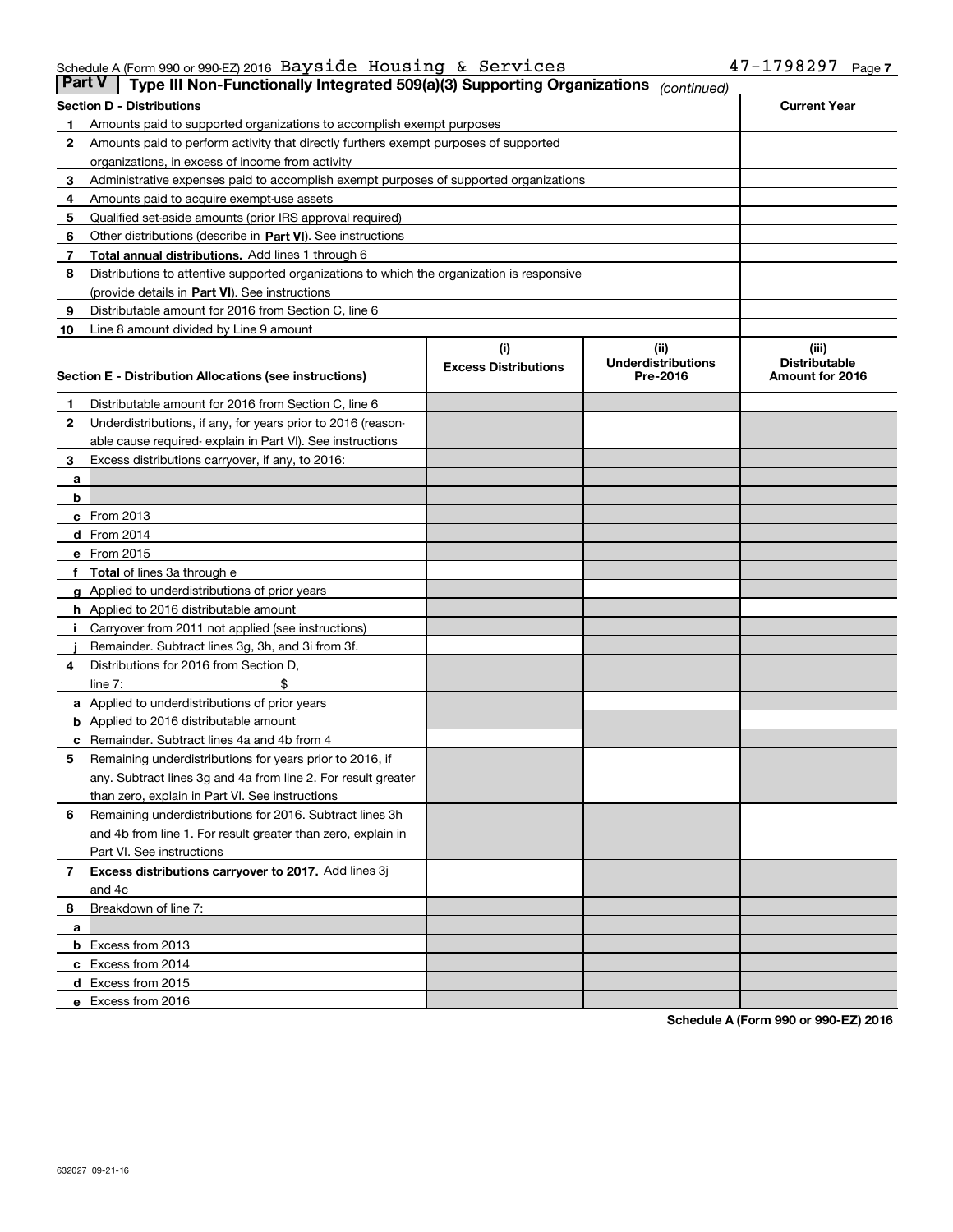|                | Schedule A (Form 990 or 990-EZ) 2016 Bayside Housing & Services                                                                                                                                                                                                                                                                                                                                                                                                                                                                                                                             | $47 - 1798297$ Page 8 |
|----------------|---------------------------------------------------------------------------------------------------------------------------------------------------------------------------------------------------------------------------------------------------------------------------------------------------------------------------------------------------------------------------------------------------------------------------------------------------------------------------------------------------------------------------------------------------------------------------------------------|-----------------------|
| <b>Part VI</b> | Supplemental Information. Provide the explanations required by Part II, line 10; Part II, line 17a or 17b; Part III, line 12;<br>Part IV, Section A, lines 1, 2, 3b, 3c, 4b, 4c, 5a, 6, 9a, 9b, 9c, 11a, 11b, and 11c; Part IV, Section B, lines 1 and 2; Part IV, Section C,<br>line 1; Part IV, Section D, lines 2 and 3; Part IV, Section E, lines 1c, 2a, 2b, 3a, and 3b; Part V, line 1; Part V, Section B, line 1e; Part V,<br>Section D, lines 5, 6, and 8; and Part V, Section E, lines 2, 5, and 6. Also complete this part for any additional information.<br>(See instructions.) |                       |
|                |                                                                                                                                                                                                                                                                                                                                                                                                                                                                                                                                                                                             |                       |
|                |                                                                                                                                                                                                                                                                                                                                                                                                                                                                                                                                                                                             |                       |
|                |                                                                                                                                                                                                                                                                                                                                                                                                                                                                                                                                                                                             |                       |
|                |                                                                                                                                                                                                                                                                                                                                                                                                                                                                                                                                                                                             |                       |
|                |                                                                                                                                                                                                                                                                                                                                                                                                                                                                                                                                                                                             |                       |
|                |                                                                                                                                                                                                                                                                                                                                                                                                                                                                                                                                                                                             |                       |
|                |                                                                                                                                                                                                                                                                                                                                                                                                                                                                                                                                                                                             |                       |
|                |                                                                                                                                                                                                                                                                                                                                                                                                                                                                                                                                                                                             |                       |
|                |                                                                                                                                                                                                                                                                                                                                                                                                                                                                                                                                                                                             |                       |
|                |                                                                                                                                                                                                                                                                                                                                                                                                                                                                                                                                                                                             |                       |
|                |                                                                                                                                                                                                                                                                                                                                                                                                                                                                                                                                                                                             |                       |
|                |                                                                                                                                                                                                                                                                                                                                                                                                                                                                                                                                                                                             |                       |
|                |                                                                                                                                                                                                                                                                                                                                                                                                                                                                                                                                                                                             |                       |
|                |                                                                                                                                                                                                                                                                                                                                                                                                                                                                                                                                                                                             |                       |
|                |                                                                                                                                                                                                                                                                                                                                                                                                                                                                                                                                                                                             |                       |
|                |                                                                                                                                                                                                                                                                                                                                                                                                                                                                                                                                                                                             |                       |
|                |                                                                                                                                                                                                                                                                                                                                                                                                                                                                                                                                                                                             |                       |
|                |                                                                                                                                                                                                                                                                                                                                                                                                                                                                                                                                                                                             |                       |
|                |                                                                                                                                                                                                                                                                                                                                                                                                                                                                                                                                                                                             |                       |
|                |                                                                                                                                                                                                                                                                                                                                                                                                                                                                                                                                                                                             |                       |
|                |                                                                                                                                                                                                                                                                                                                                                                                                                                                                                                                                                                                             |                       |
|                |                                                                                                                                                                                                                                                                                                                                                                                                                                                                                                                                                                                             |                       |
|                |                                                                                                                                                                                                                                                                                                                                                                                                                                                                                                                                                                                             |                       |
|                |                                                                                                                                                                                                                                                                                                                                                                                                                                                                                                                                                                                             |                       |
|                |                                                                                                                                                                                                                                                                                                                                                                                                                                                                                                                                                                                             |                       |
|                |                                                                                                                                                                                                                                                                                                                                                                                                                                                                                                                                                                                             |                       |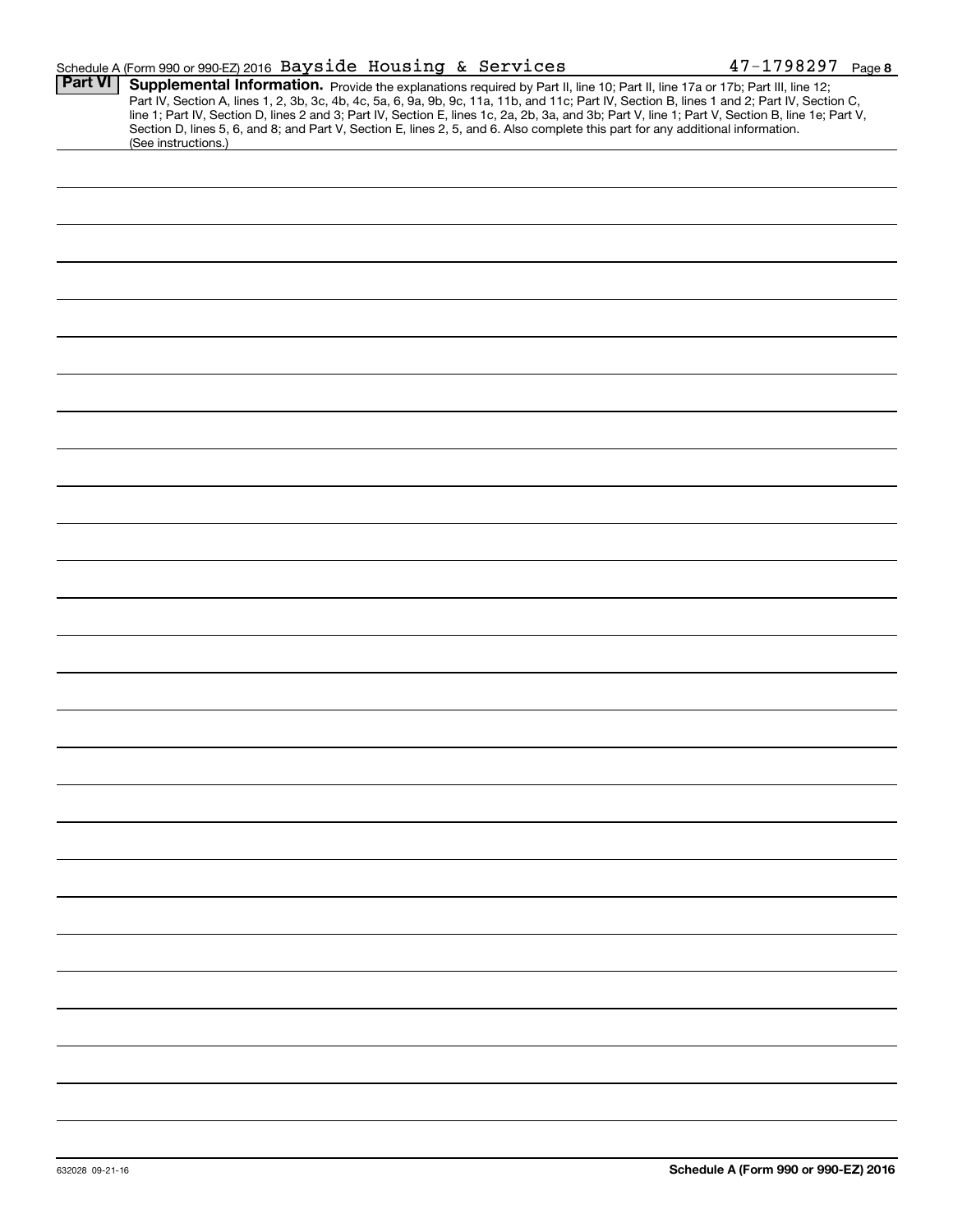Department of the Treasury Internal Revenue Service **(Form 990, 990-EZ, or 990-PF)**

# **Schedule B Schedule of Contributors**

**| Attach to Form 990, Form 990-EZ, or Form 990-PF. | Information about Schedule B (Form 990, 990-EZ, or 990-PF) and its instructions is at** www.irs.gov/form990  $\cdot$ 

OMB No. 1545-0047

**2016**

**Name of the organization Employer identification number**

|  | Bayside Housing & Services | 47-1798297 |
|--|----------------------------|------------|
|  |                            |            |

|  | Name of the organization |
|--|--------------------------|
|--|--------------------------|

| <b>Organization type (check one):</b> |                                                                                    |  |  |  |  |
|---------------------------------------|------------------------------------------------------------------------------------|--|--|--|--|
| Filers of:                            | Section:                                                                           |  |  |  |  |
| Form 990 or 990-EZ                    | $\lfloor x \rfloor$ 501(c)( 3) (enter number) organization                         |  |  |  |  |
|                                       | $4947(a)(1)$ nonexempt charitable trust <b>not</b> treated as a private foundation |  |  |  |  |
|                                       | 527 political organization                                                         |  |  |  |  |
| Form 990-PF                           | 501(c)(3) exempt private foundation                                                |  |  |  |  |
|                                       | 4947(a)(1) nonexempt charitable trust treated as a private foundation              |  |  |  |  |
|                                       | 501(c)(3) taxable private foundation                                               |  |  |  |  |

Check if your organization is covered by the **General Rule** or a **Special Rule. Note:**  Only a section 501(c)(7), (8), or (10) organization can check boxes for both the General Rule and a Special Rule. See instructions.

### **General Rule**

 $\boxed{\textbf{X}}$  For an organization filing Form 990, 990-EZ, or 990-PF that received, during the year, contributions totaling \$5,000 or more (in money or property) from any one contributor. Complete Parts I and II. See instructions for determining a contributor's total contributions.

#### **Special Rules**

 $\mathcal{L}^{\text{max}}$ 

any one contributor, during the year, total contributions of the greater of  $\,$  (1) \$5,000 or (2) 2% of the amount on (i) Form 990, Part VIII, line 1h, For an organization described in section 501(c)(3) filing Form 990 or 990-EZ that met the 33 1/3% support test of the regulations under sections 509(a)(1) and 170(b)(1)(A)(vi), that checked Schedule A (Form 990 or 990-EZ), Part II, line 13, 16a, or 16b, and that received from or (ii) Form 990-EZ, line 1. Complete Parts I and II.  $\mathcal{L}^{\text{max}}$ 

year, total contributions of more than \$1,000 *exclusively* for religious, charitable, scientific, literary, or educational purposes, or for For an organization described in section 501(c)(7), (8), or (10) filing Form 990 or 990-EZ that received from any one contributor, during the the prevention of cruelty to children or animals. Complete Parts I, II, and III.  $\mathcal{L}^{\text{max}}$ 

purpose. Don't complete any of the parts unless the **General Rule** applies to this organization because it received *nonexclusively* year, contributions <sub>exclusively</sub> for religious, charitable, etc., purposes, but no such contributions totaled more than \$1,000. If this box is checked, enter here the total contributions that were received during the year for an  $\;$ exclusively religious, charitable, etc., For an organization described in section 501(c)(7), (8), or (10) filing Form 990 or 990-EZ that received from any one contributor, during the religious, charitable, etc., contributions totaling \$5,000 or more during the year  $\ldots$  $\ldots$  $\ldots$  $\ldots$  $\ldots$  $\ldots$ 

**Caution:**  An organization that isn't covered by the General Rule and/or the Special Rules doesn't file Schedule B (Form 990, 990-EZ, or 990-PF),  **must** but it answer "No" on Part IV, line 2, of its Form 990; or check the box on line H of its Form 990-EZ or on its Form 990-PF, Part I, line 2, to certify that it doesn't meet the filing requirements of Schedule B (Form 990, 990-EZ, or 990-PF).

**Schedule B (Form 990, 990-EZ, or 990-PF) (2016) For Paperwork Reduction Act Notice, see the Instructions for Form 990, 990-EZ, or 990-PF.** LHA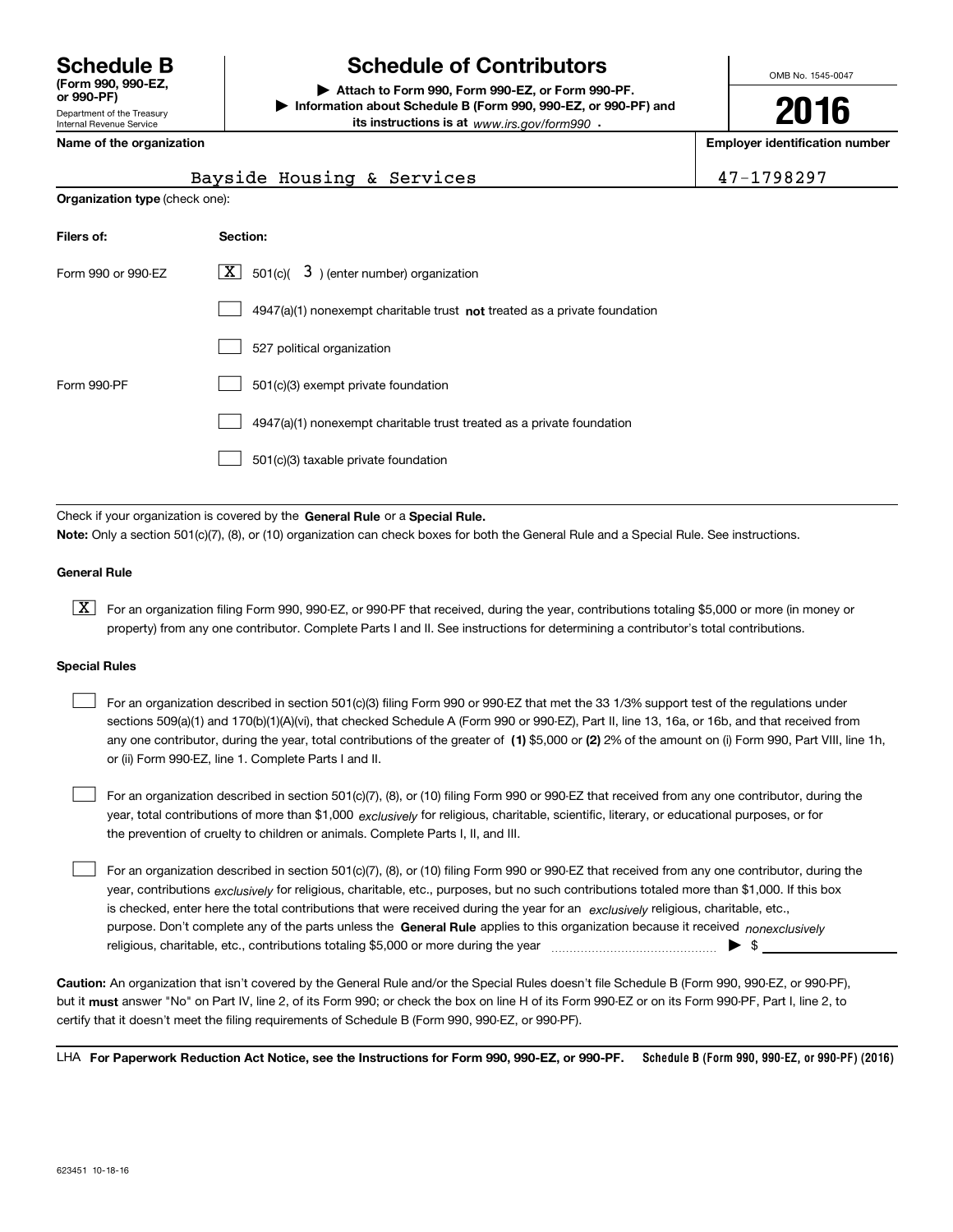## Schedule B (Form 990, 990-EZ, or 990-PF) (2016) Page 2

**Name of organization Employer identification number**

## Bayside Housing & Services 47-1798297

Chedule B (Form 990, 990-EZ, or 990-PF) (2016)<br> **2 ame of organization**<br>
3 ayside Housing & Services<br> **Part I Contributors** (See instructions). Use duplicate copies of Part I if additional space is needed.

| (a)<br>No. | (b)<br>Name, address, and ZIP + 4                           | (c)<br><b>Total contributions</b> | (d)<br>Type of contribution                                                             |
|------------|-------------------------------------------------------------|-----------------------------------|-----------------------------------------------------------------------------------------|
| 1          | John Cantlon<br>PO Box 927<br>Port Hadlock, WA 98339        | 6,490.<br>\$                      | x<br>Person<br>Payroll<br>Noncash<br>(Complete Part II for<br>noncash contributions.)   |
| (a)<br>No. | (b)<br>Name, address, and ZIP + 4                           | (c)<br><b>Total contributions</b> | (d)<br>Type of contribution                                                             |
| 2          | Chris Egan<br>PO Box 927<br>Port Hadlock, WA 98339          | 30,000.<br>$\frac{1}{2}$          | х<br>Person<br>Payroll<br>Noncash<br>(Complete Part II for<br>noncash contributions.)   |
| (a)<br>No. | (b)<br>Name, address, and ZIP + 4                           | (c)<br><b>Total contributions</b> | (d)<br>Type of contribution                                                             |
| 3          | Vincent Verneuil Jr<br>PO Box 927<br>Port Hadlock, WA 98339 | 50,000.<br>$\frac{1}{2}$          | X<br>Person<br>Payroll<br>Noncash<br>(Complete Part II for<br>noncash contributions.)   |
| (a)<br>No. | (b)<br>Name, address, and $ZIP + 4$                         | (c)<br><b>Total contributions</b> | (d)<br>Type of contribution                                                             |
|            |                                                             | \$                                | Person<br>Payroll<br>Noncash<br>(Complete Part II for<br>noncash contributions.)        |
| (a)<br>No. | (b)<br>Name, address, and ZIP + 4                           | (c)<br><b>Total contributions</b> | (d)<br>Type of contribution                                                             |
|            |                                                             | \$                                | Person<br>Payroll<br><b>Noncash</b><br>(Complete Part II for<br>noncash contributions.) |
| (a)<br>No. | (b)<br>Name, address, and ZIP + 4                           | (c)<br><b>Total contributions</b> | (d)<br>Type of contribution                                                             |
|            |                                                             | \$                                | Person<br>Payroll<br><b>Noncash</b><br>(Complete Part II for<br>noncash contributions.) |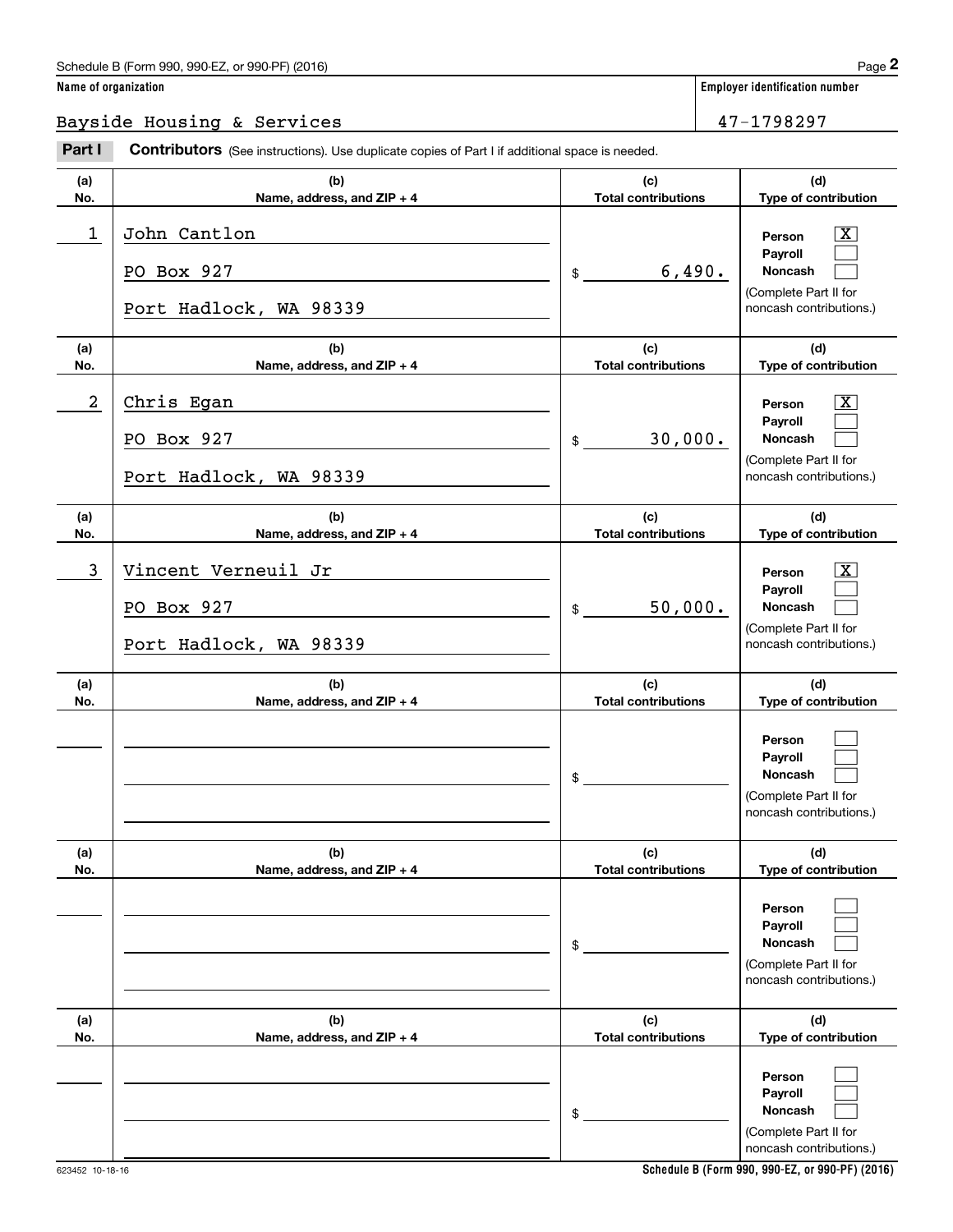| Schedule B (Form 990, 990-EZ, or 990-PF) (2016)                                                                              | Page $3$                              |
|------------------------------------------------------------------------------------------------------------------------------|---------------------------------------|
| Name of organization                                                                                                         | <b>Employer identification number</b> |
| Bayside Housing & Services                                                                                                   | 47-1798297                            |
| <b>Part II</b><br><b>Noncash Property</b> (See instructions). Use duplicate copies of Part II if additional space is needed. |                                       |

| (a)<br>No.<br>from<br>Part I | (b)<br>Description of noncash property given | (c)<br>FMV (or estimate)<br>(See instructions) | (d)<br>Date received |
|------------------------------|----------------------------------------------|------------------------------------------------|----------------------|
|                              |                                              |                                                |                      |
|                              |                                              | \$                                             |                      |
|                              |                                              |                                                |                      |
| (a)<br>No.<br>from<br>Part I | (b)<br>Description of noncash property given | (c)<br>FMV (or estimate)<br>(See instructions) | (d)<br>Date received |
|                              |                                              |                                                |                      |
|                              |                                              | \$                                             |                      |
|                              |                                              |                                                |                      |
| (a)<br>No.<br>from<br>Part I | (b)<br>Description of noncash property given | (c)<br>FMV (or estimate)<br>(See instructions) | (d)<br>Date received |
|                              |                                              |                                                |                      |
|                              |                                              |                                                |                      |
|                              |                                              | \$                                             |                      |
| (a)<br>No.<br>from<br>Part I | (b)<br>Description of noncash property given | (c)<br>FMV (or estimate)<br>(See instructions) | (d)<br>Date received |
|                              |                                              |                                                |                      |
|                              |                                              |                                                |                      |
|                              |                                              | \$                                             |                      |
| (a)<br>No.<br>from<br>Part I | (b)<br>Description of noncash property given | (c)<br>FMV (or estimate)<br>(See instructions) | (d)<br>Date received |
|                              |                                              |                                                |                      |
|                              |                                              |                                                |                      |
|                              |                                              | \$                                             |                      |
| (a)<br>No.<br>from<br>Part I | (b)<br>Description of noncash property given | (c)<br>FMV (or estimate)<br>(See instructions) | (d)<br>Date received |
|                              |                                              |                                                |                      |
|                              |                                              |                                                |                      |
|                              |                                              | \$                                             |                      |

# Bayside Housing & Services 47-1798297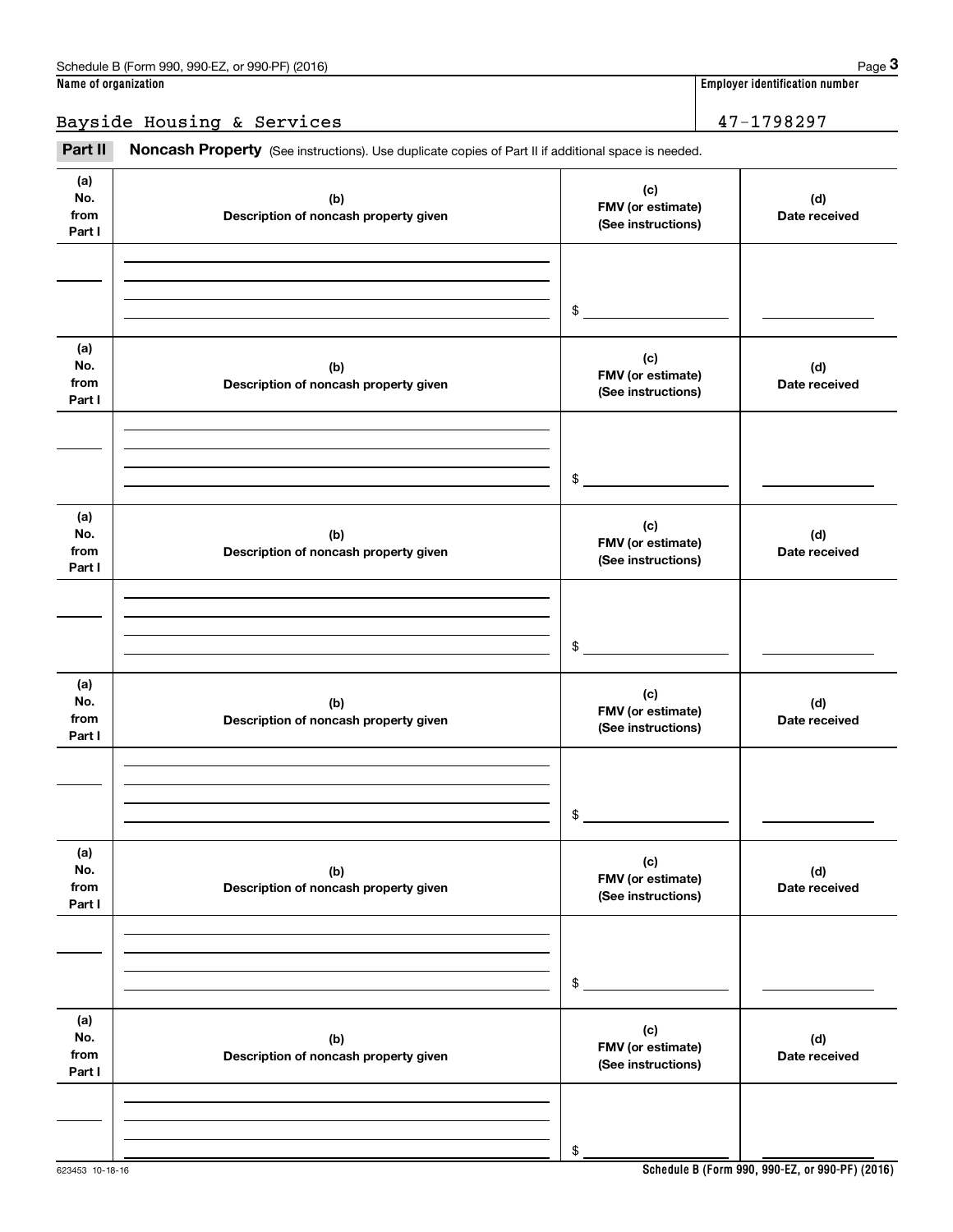|                           | Schedule B (Form 990, 990-EZ, or 990-PF) (2016)                                                                                                                                                                                                      |                      | Page 4                                                                                                                                                  |  |  |  |  |  |  |
|---------------------------|------------------------------------------------------------------------------------------------------------------------------------------------------------------------------------------------------------------------------------------------------|----------------------|---------------------------------------------------------------------------------------------------------------------------------------------------------|--|--|--|--|--|--|
| Name of organization      |                                                                                                                                                                                                                                                      |                      | <b>Employer identification number</b>                                                                                                                   |  |  |  |  |  |  |
|                           | Bayside Housing & Services                                                                                                                                                                                                                           |                      | 47-1798297                                                                                                                                              |  |  |  |  |  |  |
| Part III                  | the year from any one contributor. Complete columns (a) through (e) and the following line entry. For organizations                                                                                                                                  |                      | $Exclusively$ religious, charitable, etc., contributions to organizations described in section 501(c)(7), (8), or (10) that total more than \$1,000 for |  |  |  |  |  |  |
|                           | completing Part III, enter the total of exclusively religious, charitable, etc., contributions of \$1,000 or less for the year. (Enter this info. once.) $\blacktriangleright$ \$<br>Use duplicate copies of Part III if additional space is needed. |                      |                                                                                                                                                         |  |  |  |  |  |  |
| (a) No.<br>from<br>Part I | (b) Purpose of gift                                                                                                                                                                                                                                  | (c) Use of gift      | (d) Description of how gift is held                                                                                                                     |  |  |  |  |  |  |
|                           |                                                                                                                                                                                                                                                      |                      |                                                                                                                                                         |  |  |  |  |  |  |
|                           |                                                                                                                                                                                                                                                      | (e) Transfer of gift |                                                                                                                                                         |  |  |  |  |  |  |
|                           | Transferee's name, address, and $ZIP + 4$                                                                                                                                                                                                            |                      | Relationship of transferor to transferee                                                                                                                |  |  |  |  |  |  |
|                           |                                                                                                                                                                                                                                                      |                      |                                                                                                                                                         |  |  |  |  |  |  |
| (a) No.<br>from<br>Part I | (b) Purpose of gift                                                                                                                                                                                                                                  | (c) Use of gift      | (d) Description of how gift is held                                                                                                                     |  |  |  |  |  |  |
|                           |                                                                                                                                                                                                                                                      |                      |                                                                                                                                                         |  |  |  |  |  |  |
|                           | (e) Transfer of gift                                                                                                                                                                                                                                 |                      |                                                                                                                                                         |  |  |  |  |  |  |
|                           |                                                                                                                                                                                                                                                      |                      |                                                                                                                                                         |  |  |  |  |  |  |
|                           | Transferee's name, address, and $ZIP + 4$                                                                                                                                                                                                            |                      | Relationship of transferor to transferee                                                                                                                |  |  |  |  |  |  |
|                           |                                                                                                                                                                                                                                                      |                      |                                                                                                                                                         |  |  |  |  |  |  |
|                           |                                                                                                                                                                                                                                                      |                      |                                                                                                                                                         |  |  |  |  |  |  |
| (a) No.<br>from<br>Part I | (b) Purpose of gift                                                                                                                                                                                                                                  | (c) Use of gift      | (d) Description of how gift is held                                                                                                                     |  |  |  |  |  |  |
|                           |                                                                                                                                                                                                                                                      |                      |                                                                                                                                                         |  |  |  |  |  |  |
|                           |                                                                                                                                                                                                                                                      |                      |                                                                                                                                                         |  |  |  |  |  |  |
|                           |                                                                                                                                                                                                                                                      |                      |                                                                                                                                                         |  |  |  |  |  |  |
|                           |                                                                                                                                                                                                                                                      | (e) Transfer of gift |                                                                                                                                                         |  |  |  |  |  |  |
|                           | Transferee's name, address, and $ZIP + 4$                                                                                                                                                                                                            |                      | Relationship of transferor to transferee                                                                                                                |  |  |  |  |  |  |
|                           |                                                                                                                                                                                                                                                      |                      |                                                                                                                                                         |  |  |  |  |  |  |
|                           |                                                                                                                                                                                                                                                      |                      |                                                                                                                                                         |  |  |  |  |  |  |
|                           |                                                                                                                                                                                                                                                      |                      |                                                                                                                                                         |  |  |  |  |  |  |
| (a) No.<br>from<br>Part I | (b) Purpose of gift                                                                                                                                                                                                                                  | (c) Use of gift      | (d) Description of how gift is held                                                                                                                     |  |  |  |  |  |  |
|                           |                                                                                                                                                                                                                                                      |                      |                                                                                                                                                         |  |  |  |  |  |  |
|                           |                                                                                                                                                                                                                                                      |                      |                                                                                                                                                         |  |  |  |  |  |  |
|                           | (e) Transfer of gift                                                                                                                                                                                                                                 |                      |                                                                                                                                                         |  |  |  |  |  |  |
|                           | Transferee's name, address, and ZIP + 4                                                                                                                                                                                                              |                      | Relationship of transferor to transferee                                                                                                                |  |  |  |  |  |  |
|                           |                                                                                                                                                                                                                                                      |                      |                                                                                                                                                         |  |  |  |  |  |  |
|                           |                                                                                                                                                                                                                                                      |                      |                                                                                                                                                         |  |  |  |  |  |  |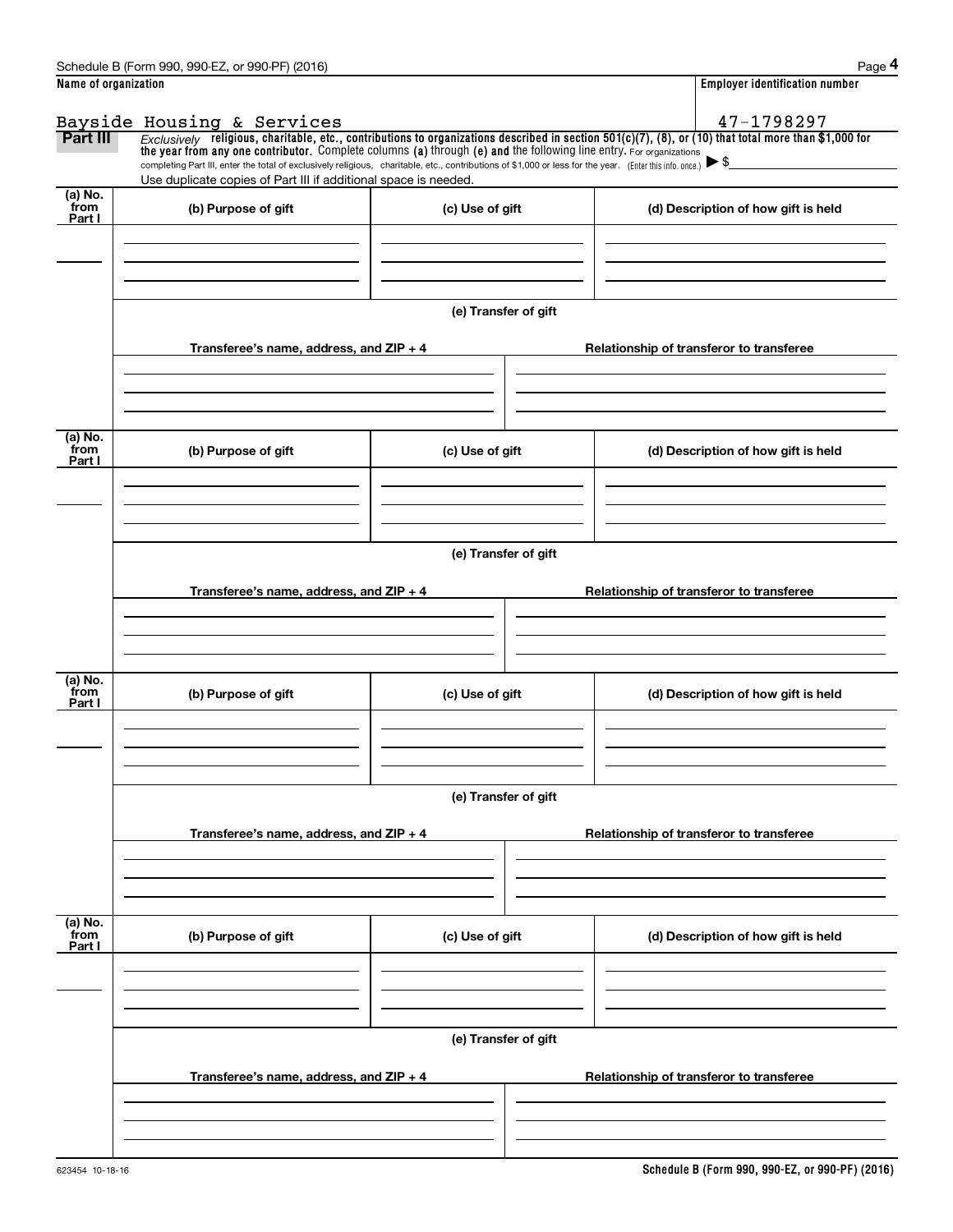| <b>SCHEDULE L</b>                                                                                                             |                                                                                                               |                   |  | <b>Transactions With Interested Persons</b>                                                                                                            |             |                            |                                    |            |                                |                           |          |         |                                       |            | OMB No. 1545-0047     |                |
|-------------------------------------------------------------------------------------------------------------------------------|---------------------------------------------------------------------------------------------------------------|-------------------|--|--------------------------------------------------------------------------------------------------------------------------------------------------------|-------------|----------------------------|------------------------------------|------------|--------------------------------|---------------------------|----------|---------|---------------------------------------|------------|-----------------------|----------------|
|                                                                                                                               | (Form 990 or 990-EZ)                                                                                          |                   |  | Complete if the organization answered "Yes" on Form 990, Part IV, line 25a, 25b, 26, 27, 28a,<br>28b, or 28c, or Form 990-EZ, Part V, line 38a or 40b. |             |                            |                                    |            |                                |                           |          |         |                                       |            | 2016                  |                |
| Department of the Treasury                                                                                                    |                                                                                                               |                   |  |                                                                                                                                                        |             |                            | Attach to Form 990 or Form 990-EZ. |            |                                |                           |          |         |                                       |            | <b>Open To Public</b> |                |
| Information about Schedule L (Form 990 or 990-EZ) and its instructions is at www.irs.gov/form990.<br>Internal Revenue Service |                                                                                                               |                   |  |                                                                                                                                                        |             |                            |                                    | Inspection |                                |                           |          |         |                                       |            |                       |                |
|                                                                                                                               | Name of the organization                                                                                      |                   |  |                                                                                                                                                        |             |                            |                                    |            |                                |                           |          |         | <b>Employer identification number</b> |            |                       |                |
| Part I                                                                                                                        |                                                                                                               |                   |  | Bayside Housing & Services<br>Excess Benefit Transactions (section 501(c)(3), section 501(c)(4), and 501(c)(29) organizations only).                   |             |                            |                                    |            |                                |                           |          |         | 47-1798297                            |            |                       |                |
|                                                                                                                               |                                                                                                               |                   |  | Complete if the organization answered "Yes" on Form 990, Part IV, line 25a or 25b, or Form 990-EZ, Part V, line 40b.                                   |             |                            |                                    |            |                                |                           |          |         |                                       |            |                       |                |
|                                                                                                                               |                                                                                                               |                   |  | (b) Relationship between disqualified                                                                                                                  |             |                            |                                    |            |                                |                           |          |         |                                       |            |                       | (d) Corrected? |
|                                                                                                                               | (a) Name of disqualified person                                                                               |                   |  | person and organization                                                                                                                                |             |                            |                                    |            | (c) Description of transaction |                           |          |         |                                       |            | Yes                   | No             |
|                                                                                                                               |                                                                                                               |                   |  |                                                                                                                                                        |             |                            |                                    |            |                                |                           |          |         |                                       |            |                       |                |
|                                                                                                                               |                                                                                                               |                   |  |                                                                                                                                                        |             |                            |                                    |            |                                |                           |          |         |                                       |            |                       |                |
|                                                                                                                               |                                                                                                               |                   |  |                                                                                                                                                        |             |                            |                                    |            |                                |                           |          |         |                                       |            |                       |                |
|                                                                                                                               |                                                                                                               |                   |  |                                                                                                                                                        |             |                            |                                    |            |                                |                           |          |         |                                       |            |                       |                |
|                                                                                                                               | 2 Enter the amount of tax incurred by the organization managers or disqualified persons during the year under |                   |  |                                                                                                                                                        |             |                            |                                    |            |                                |                           |          |         |                                       |            |                       |                |
|                                                                                                                               | section 4958                                                                                                  |                   |  |                                                                                                                                                        |             |                            |                                    |            |                                |                           |          |         | $\triangleright$ \$                   |            |                       |                |
|                                                                                                                               |                                                                                                               |                   |  |                                                                                                                                                        |             |                            |                                    |            |                                |                           |          |         | $\blacktriangleright$ \$              |            |                       |                |
| Part II                                                                                                                       |                                                                                                               |                   |  | Loans to and/or From Interested Persons.                                                                                                               |             |                            |                                    |            |                                |                           |          |         |                                       |            |                       |                |
|                                                                                                                               |                                                                                                               |                   |  | Complete if the organization answered "Yes" on Form 990-EZ, Part V, line 38a or Form 990, Part IV, line 26; or if the organization                     |             |                            |                                    |            |                                |                           |          |         |                                       |            |                       |                |
|                                                                                                                               |                                                                                                               |                   |  | reported an amount on Form 990, Part X, line 5, 6, or 22.                                                                                              |             |                            |                                    |            |                                |                           |          |         |                                       |            |                       |                |
|                                                                                                                               | (a) Name of                                                                                                   | (b) Relationship  |  | (c) Purpose                                                                                                                                            |             | (d) Loan to or<br>from the | (e) Original                       |            | (f) Balance due                |                           | $(g)$ In |         | (h) Approved<br>by board or           |            |                       | (i) Written    |
|                                                                                                                               | interested person                                                                                             | with organization |  | of loan                                                                                                                                                |             | organization?              | principal amount                   |            |                                |                           | default? |         | committee?                            |            |                       | agreement?     |
| Chris Egan                                                                                                                    |                                                                                                               |                   |  | Board MeOperatin                                                                                                                                       | To<br>X     | From                       | 55,000.                            |            | 55,000.                        |                           | Yes      | No<br>X | Yes                                   | No<br>X    | Yes<br>X              | No             |
|                                                                                                                               | Vince Verneuil                                                                                                |                   |  | Board MeOperatin                                                                                                                                       | $\mathbf x$ |                            | 40,000.                            |            | 40,000.                        |                           |          | X       |                                       | X          | X                     |                |
|                                                                                                                               |                                                                                                               |                   |  |                                                                                                                                                        |             |                            |                                    |            |                                |                           |          |         |                                       |            |                       |                |
|                                                                                                                               |                                                                                                               |                   |  |                                                                                                                                                        |             |                            |                                    |            |                                |                           |          |         |                                       |            |                       |                |
|                                                                                                                               |                                                                                                               |                   |  |                                                                                                                                                        |             |                            |                                    |            |                                |                           |          |         |                                       |            |                       |                |
|                                                                                                                               |                                                                                                               |                   |  |                                                                                                                                                        |             |                            |                                    |            |                                |                           |          |         |                                       |            |                       |                |
|                                                                                                                               |                                                                                                               |                   |  |                                                                                                                                                        |             |                            |                                    |            |                                |                           |          |         |                                       |            |                       |                |
|                                                                                                                               |                                                                                                               |                   |  |                                                                                                                                                        |             |                            |                                    |            |                                |                           |          |         |                                       |            |                       |                |
| Total                                                                                                                         |                                                                                                               |                   |  |                                                                                                                                                        |             |                            |                                    | \$<br>▶    | 95,000.                        |                           |          |         |                                       |            |                       |                |
| Part III                                                                                                                      |                                                                                                               |                   |  | <b>Grants or Assistance Benefiting Interested Persons.</b>                                                                                             |             |                            |                                    |            |                                |                           |          |         |                                       |            |                       |                |
|                                                                                                                               |                                                                                                               |                   |  | Complete if the organization answered "Yes" on Form 990, Part IV, line 27.                                                                             |             |                            |                                    |            |                                |                           |          |         |                                       |            |                       |                |
|                                                                                                                               | (a) Name of interested person                                                                                 |                   |  | (b) Relationship between<br>interested person and<br>the organization                                                                                  |             |                            | (c) Amount of<br>assistance        |            |                                | (d) Type of<br>assistance |          |         |                                       | assistance | (e) Purpose of        |                |
|                                                                                                                               |                                                                                                               |                   |  |                                                                                                                                                        |             |                            |                                    |            |                                |                           |          |         |                                       |            |                       |                |
|                                                                                                                               |                                                                                                               |                   |  |                                                                                                                                                        |             |                            |                                    |            |                                |                           |          |         |                                       |            |                       |                |
|                                                                                                                               |                                                                                                               |                   |  |                                                                                                                                                        |             |                            |                                    |            |                                |                           |          |         |                                       |            |                       |                |
|                                                                                                                               |                                                                                                               |                   |  |                                                                                                                                                        |             |                            |                                    |            |                                |                           |          |         |                                       |            |                       |                |
|                                                                                                                               |                                                                                                               |                   |  |                                                                                                                                                        |             |                            |                                    |            |                                |                           |          |         |                                       |            |                       |                |
|                                                                                                                               |                                                                                                               |                   |  |                                                                                                                                                        |             |                            |                                    |            |                                |                           |          |         |                                       |            |                       |                |
|                                                                                                                               |                                                                                                               |                   |  |                                                                                                                                                        |             |                            |                                    |            |                                |                           |          |         |                                       |            |                       |                |
|                                                                                                                               |                                                                                                               |                   |  |                                                                                                                                                        |             |                            |                                    |            |                                |                           |          |         |                                       |            |                       |                |

LHA For Paperwork Reduction Act Notice, see the Instructions for Form 990 or 990-EZ. Schedule L (Form 990 or 990-EZ) 2016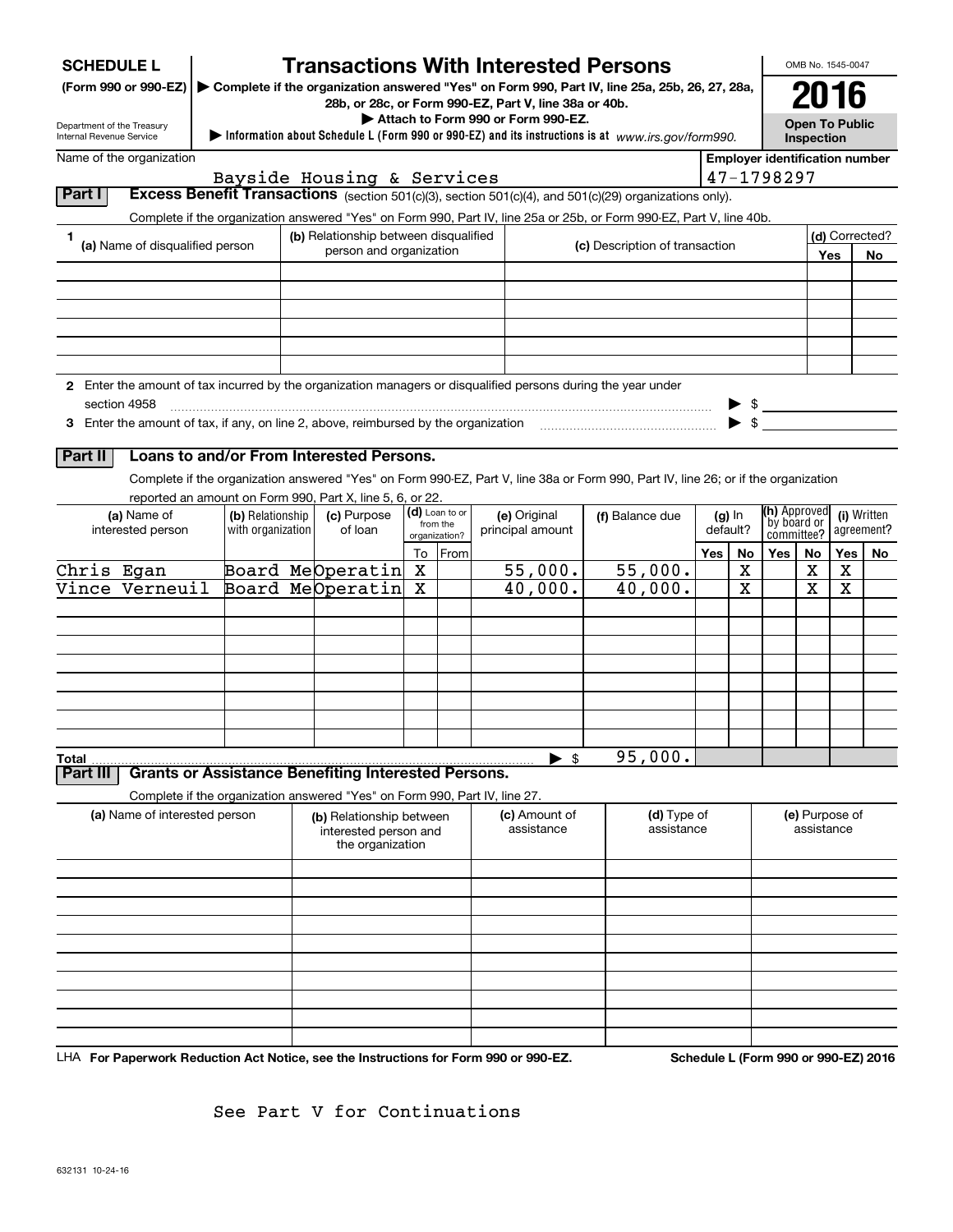#### Schedule L (Form 990 or 990-EZ) 2016 Page Bayside Housing & Services**Part IV** Business Transactions Involving Interested Persons.

Complete if the organization answered "Yes" on Form 990, Part IV, line 28a, 28b, or 28c.

| (a) Name of interested person | (b) Relationship between interested<br>person and the organization | (c) Amount of<br>transaction | (d) Description of<br>transaction | (e) Sharing of<br>organization's<br>revenues? |    |
|-------------------------------|--------------------------------------------------------------------|------------------------------|-----------------------------------|-----------------------------------------------|----|
|                               |                                                                    |                              |                                   | Yes                                           | No |
|                               |                                                                    |                              |                                   |                                               |    |
|                               |                                                                    |                              |                                   |                                               |    |
|                               |                                                                    |                              |                                   |                                               |    |
|                               |                                                                    |                              |                                   |                                               |    |
|                               |                                                                    |                              |                                   |                                               |    |
|                               |                                                                    |                              |                                   |                                               |    |
|                               |                                                                    |                              |                                   |                                               |    |
|                               |                                                                    |                              |                                   |                                               |    |
|                               |                                                                    |                              |                                   |                                               |    |
|                               |                                                                    |                              |                                   |                                               |    |

### **Part V** Supplemental Information

Provide additional information for responses to questions on Schedule L (see instructions).

### Schedule L, Part II, Loans To and From Interested Persons:

(a) Name of Person: Chris Egan

(b) Relationship with Organization: Board Member

(c) Purpose of Loan: Operating Funds

(a) Name of Person: Vince Verneuil

(b) Relationship with Organization: Board Member

(c) Purpose of Loan: Operating Funds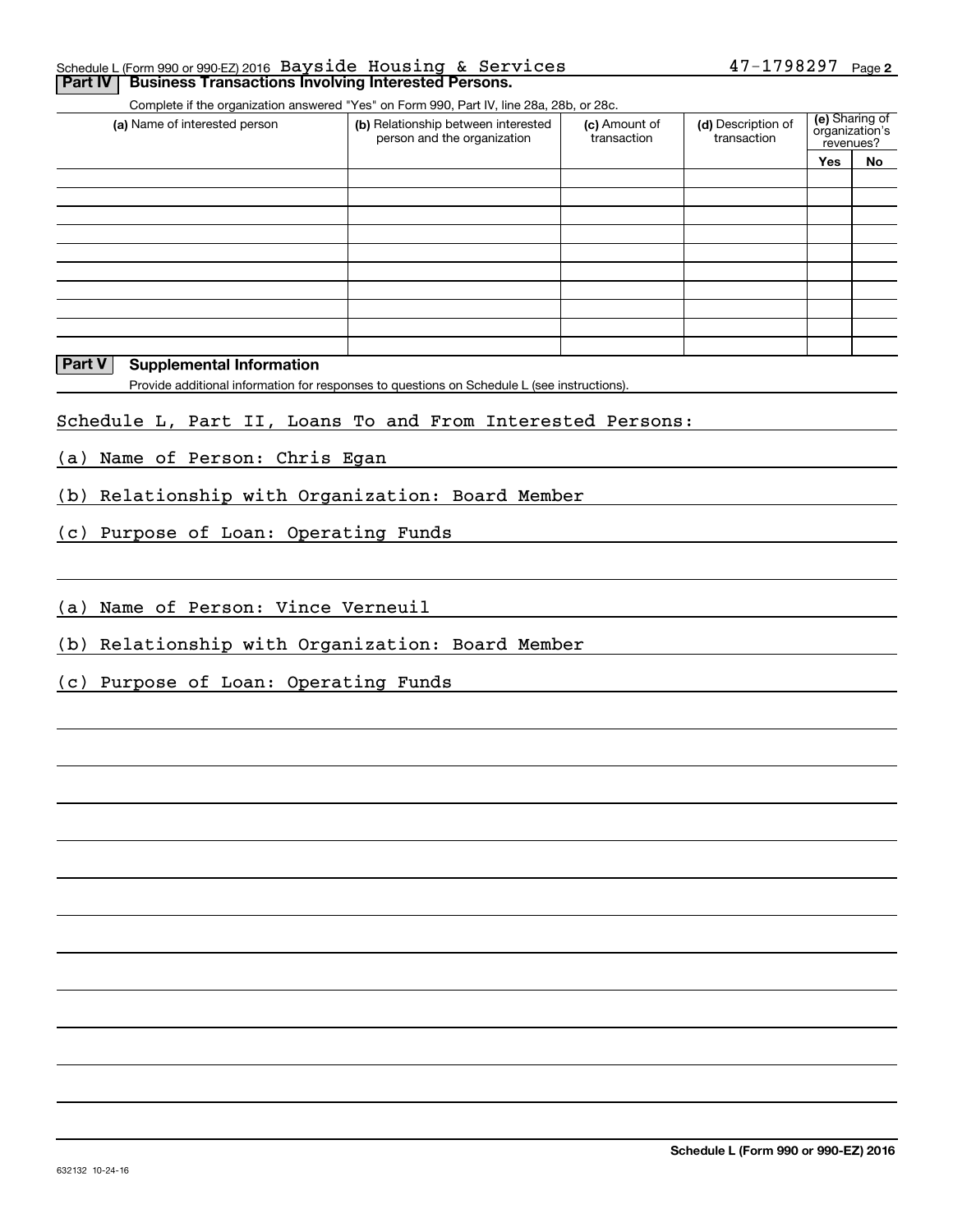| <b>SCHEDULE O</b><br>(Form 990 or 990-EZ)<br>Department of the Treasury<br>Internal Revenue Service | Supplemental Information to Form 990 or 990-EZ<br>Complete to provide information for responses to specific questions on<br>Form 990 or 990-EZ or to provide any additional information.<br>Attach to Form 990 or 990-EZ.<br>Information about Schedule O (Form 990 or 990-EZ) and its instructions is at www.irs.gov/form990. |    | OMB No. 1545-0047<br>117<br><b>Open to Public</b><br>Inspection |
|-----------------------------------------------------------------------------------------------------|--------------------------------------------------------------------------------------------------------------------------------------------------------------------------------------------------------------------------------------------------------------------------------------------------------------------------------|----|-----------------------------------------------------------------|
| Name of the organization                                                                            | Bayside Housing & Services                                                                                                                                                                                                                                                                                                     |    | <b>Employer identification number</b><br>47-1798297             |
|                                                                                                     | Form 990-EZ, Part I, Line 4, Other Investment Income:                                                                                                                                                                                                                                                                          |    |                                                                 |
| Description of Property:                                                                            |                                                                                                                                                                                                                                                                                                                                |    | Amount:                                                         |
| Interest                                                                                            |                                                                                                                                                                                                                                                                                                                                |    | 5.                                                              |
|                                                                                                     |                                                                                                                                                                                                                                                                                                                                |    |                                                                 |
|                                                                                                     | Form 990-EZ, Part I, Line 16, Other Expenses:                                                                                                                                                                                                                                                                                  |    |                                                                 |
|                                                                                                     | Description of Other Expenses:                                                                                                                                                                                                                                                                                                 |    | Amount:                                                         |
| Payroll Taxes                                                                                       |                                                                                                                                                                                                                                                                                                                                |    | 6,392.                                                          |
| Office                                                                                              |                                                                                                                                                                                                                                                                                                                                |    | 1,025.                                                          |
| Travel                                                                                              |                                                                                                                                                                                                                                                                                                                                |    | 569.                                                            |
| Depreciation                                                                                        |                                                                                                                                                                                                                                                                                                                                |    | 463.                                                            |
| Insurance                                                                                           |                                                                                                                                                                                                                                                                                                                                |    | 11,345.                                                         |
| Interest                                                                                            |                                                                                                                                                                                                                                                                                                                                |    | 3,922.                                                          |
| Technology                                                                                          |                                                                                                                                                                                                                                                                                                                                |    | 902.                                                            |
| Dues                                                                                                |                                                                                                                                                                                                                                                                                                                                |    | 700.                                                            |
| Advertising                                                                                         |                                                                                                                                                                                                                                                                                                                                |    | 52.                                                             |
| Miscellaneous                                                                                       |                                                                                                                                                                                                                                                                                                                                |    | 676.                                                            |
|                                                                                                     | Total to Form 990-EZ, line 16                                                                                                                                                                                                                                                                                                  |    | 26,046.                                                         |
|                                                                                                     |                                                                                                                                                                                                                                                                                                                                |    |                                                                 |
|                                                                                                     | Form 990-EZ, Part II, Line 24, Other Assets:                                                                                                                                                                                                                                                                                   |    |                                                                 |
| Description                                                                                         | Beg. of Year                                                                                                                                                                                                                                                                                                                   |    | End of Year                                                     |
| Accounts Receivable                                                                                 |                                                                                                                                                                                                                                                                                                                                | 0. | 2,866.                                                          |
| Inventory                                                                                           |                                                                                                                                                                                                                                                                                                                                | 0. | 2,118.                                                          |
| Prepaid Expenses                                                                                    |                                                                                                                                                                                                                                                                                                                                | 0. | 378.                                                            |
|                                                                                                     | Total to Form 990-EZ, line 24                                                                                                                                                                                                                                                                                                  | 0. | 5,362.                                                          |
|                                                                                                     |                                                                                                                                                                                                                                                                                                                                |    |                                                                 |

Form 990-EZ, Part II, Line 26, Other Liabilities: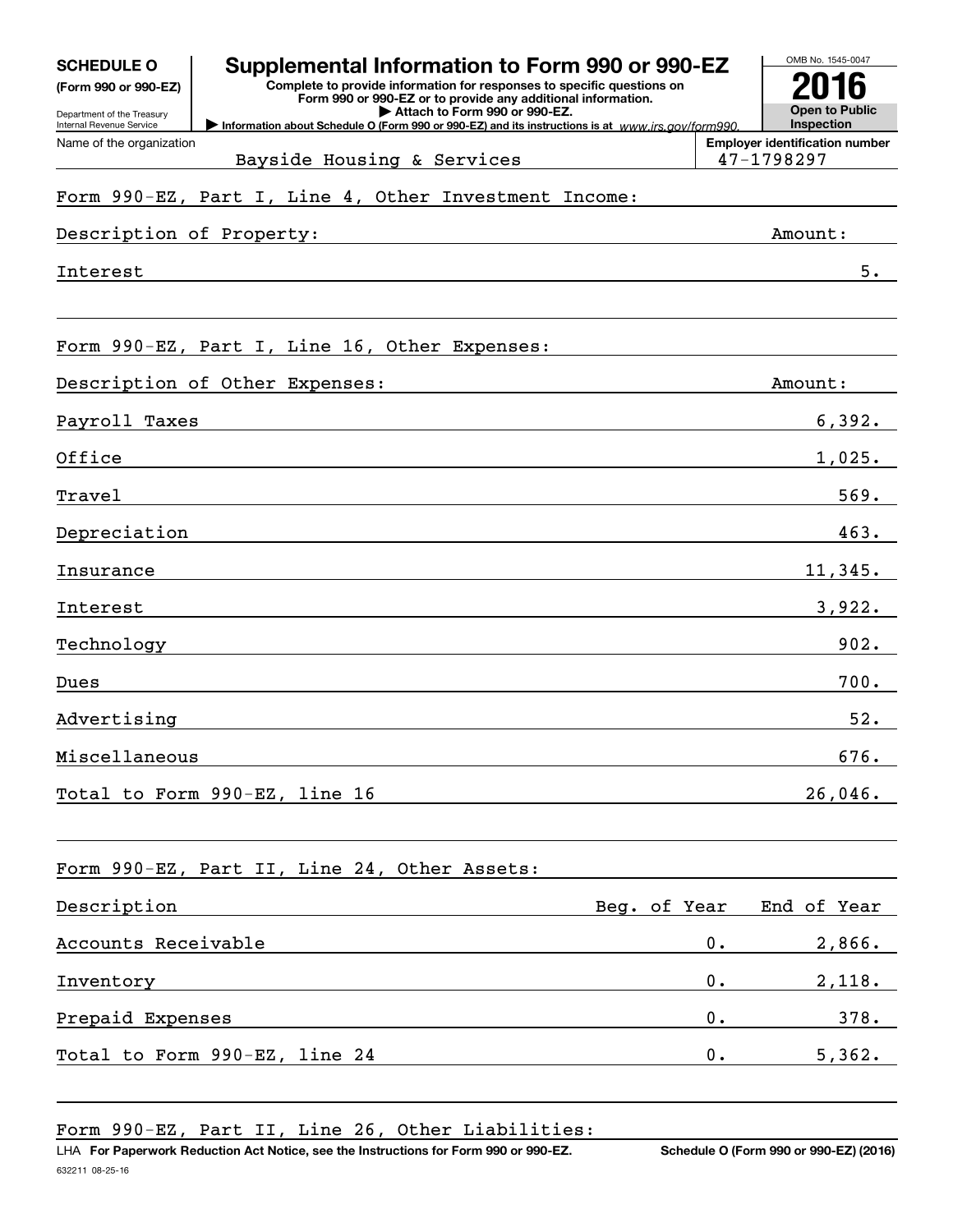| <b>SCHEDULE O</b><br>(Form 990 or 990-EZ)<br>Department of the Treasury | Supplemental Information to Form 990 or 990-EZ<br>Complete to provide information for responses to specific questions on<br>Form 990 or 990-EZ or to provide any additional information.<br>Attach to Form 990 or 990-EZ. |              |       | OMB No. 1545-0047<br>2016<br><b>Open to Public</b>  |
|-------------------------------------------------------------------------|---------------------------------------------------------------------------------------------------------------------------------------------------------------------------------------------------------------------------|--------------|-------|-----------------------------------------------------|
| <b>Internal Revenue Service</b>                                         | Information about Schedule O (Form 990 or 990-EZ) and its instructions is at www.irs.gov/form990.                                                                                                                         |              |       | Inspection                                          |
| Name of the organization                                                | Bayside Housing & Services                                                                                                                                                                                                |              |       | <b>Employer identification number</b><br>47-1798297 |
| Description                                                             |                                                                                                                                                                                                                           | Beg. of Year |       | End of Year                                         |
| Accounts Payable                                                        |                                                                                                                                                                                                                           |              | $0$ . | 46,362.                                             |
|                                                                         | Payroll and related accrued expenses                                                                                                                                                                                      |              | 0.    | 2,228.                                              |
| Notes Payable                                                           |                                                                                                                                                                                                                           | 57,439.      |       | 99,871.                                             |
|                                                                         | Total to Form 990-EZ, line 26                                                                                                                                                                                             | 57,439.      |       | 148,461.                                            |
|                                                                         |                                                                                                                                                                                                                           |              |       |                                                     |
|                                                                         | Form 990-EZ, Part III, Primary Exempt Purpose - The mission of Bayside                                                                                                                                                    |              |       |                                                     |
|                                                                         | Housing & Services is to provide safe, temporary supportive housing and                                                                                                                                                   |              |       |                                                     |
|                                                                         | services so people in need can secure permanent housing.                                                                                                                                                                  |              |       |                                                     |
|                                                                         |                                                                                                                                                                                                                           |              |       |                                                     |
|                                                                         | Form 990-EZ, Part III, Line 28, Program Service Accomplishments:                                                                                                                                                          |              |       |                                                     |

Bayside employs a unique partnership with the Old Alcohol

Plant to master lease hotel rooms that we then offer on an

extended-stay basis to low-income individuals and couples

facing homelessness.

Bayside guests sign lodging agreements for up to 28 days at a time, and

can renew as many times as needed at the discretion of BHS staff

depending on a number of factors, including engagement level of the

guest in finding a permanent housing solution.

Units consist of a private bedroom/living space and bathroom, as well

as in-unit mini-fridges and microwaves. Guests have access to shared

amenities for meal preparation and storage, and a community room for

projects and research.

Priority is given to seniors, veterans, and underemployed or low-wage

workers who need housing in order to retain employment.

632211 08-25-16 LHA For Paperwork Reduction Act Notice, see the Instructions for Form 990 or 990-EZ. Schedule O (Form 990 or 990-EZ) (2016) All applicants are screened carefully and receive a personal interview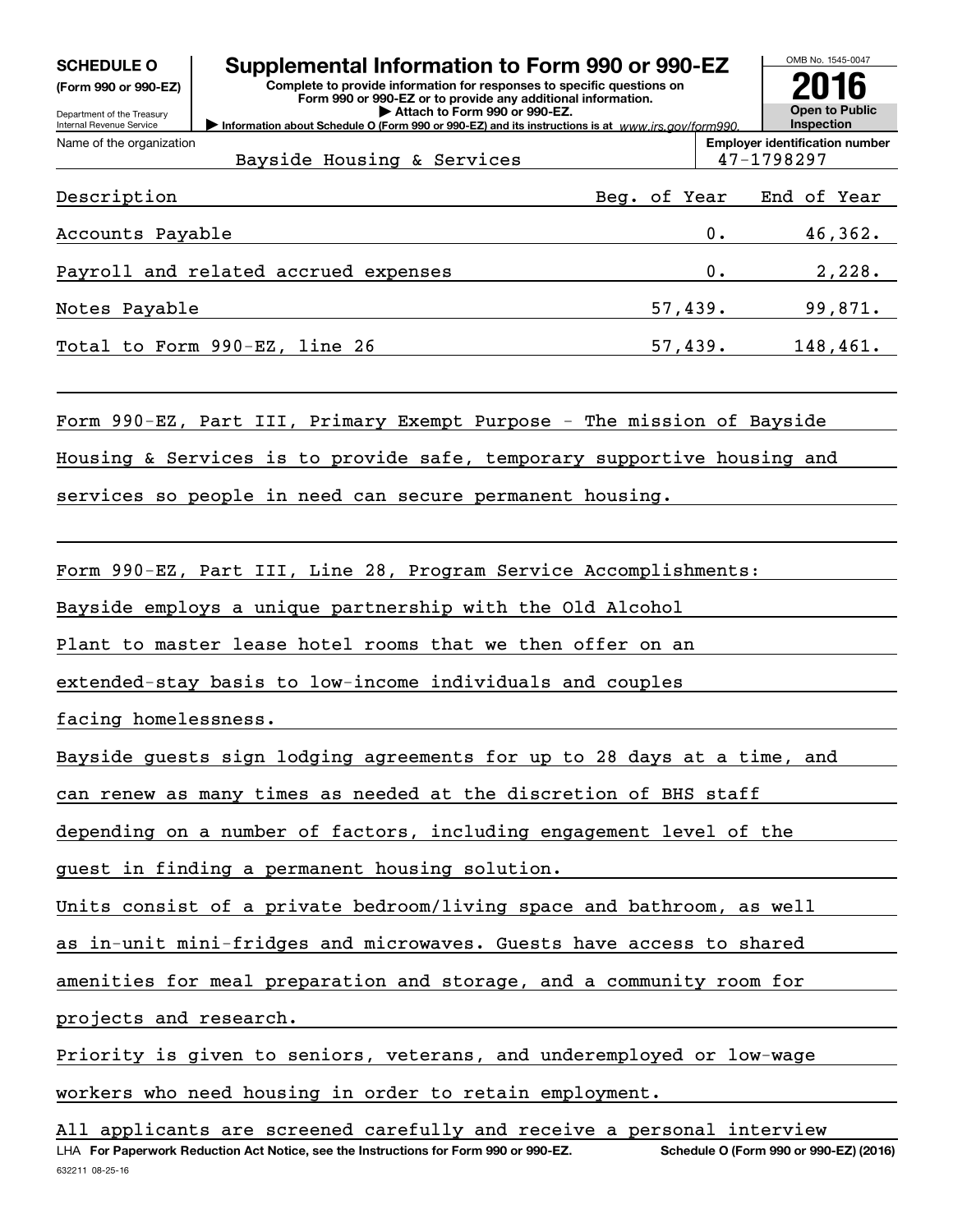|                                                        |                                                                                                                                                                                                                           | OMB No. 1545-0047                                   |
|--------------------------------------------------------|---------------------------------------------------------------------------------------------------------------------------------------------------------------------------------------------------------------------------|-----------------------------------------------------|
| <b>SCHEDULE O</b><br>(Form 990 or 990-EZ)              | Supplemental Information to Form 990 or 990-EZ<br>Complete to provide information for responses to specific questions on<br>Form 990 or 990-EZ or to provide any additional information.<br>Attach to Form 990 or 990-EZ. | <b>Open to Public</b>                               |
| Department of the Treasury<br>Internal Revenue Service | Information about Schedule O (Form 990 or 990-EZ) and its instructions is at www.irs.gov/form990.                                                                                                                         | <b>Inspection</b>                                   |
| Name of the organization                               | Bayside Housing & Services                                                                                                                                                                                                | <b>Employer identification number</b><br>47-1798297 |
|                                                        |                                                                                                                                                                                                                           |                                                     |
|                                                        | before acceptance. We offer personalized case management that includes                                                                                                                                                    |                                                     |
|                                                        | assistance with filling out housing applications, scheduling and                                                                                                                                                          |                                                     |
|                                                        | transportation for medical appointments, and navigating other social                                                                                                                                                      |                                                     |
|                                                        | services that are related to independent living and securing long-term                                                                                                                                                    |                                                     |
| housing.                                               |                                                                                                                                                                                                                           |                                                     |
|                                                        |                                                                                                                                                                                                                           |                                                     |
|                                                        | Form 990-EZ, Part V, Information Regarding Personal Benefit Contracts:                                                                                                                                                    |                                                     |
|                                                        | The organization did not, during the year, receive any funds, directly,                                                                                                                                                   |                                                     |
|                                                        | or indirectly, to pay premiums on a personal benefit contract.                                                                                                                                                            |                                                     |
|                                                        | The organization, did not, during the year, pay any premiums, directly,                                                                                                                                                   |                                                     |
|                                                        | or indirectly, on a personal benefit contract.                                                                                                                                                                            |                                                     |
|                                                        |                                                                                                                                                                                                                           |                                                     |
|                                                        |                                                                                                                                                                                                                           |                                                     |
|                                                        |                                                                                                                                                                                                                           |                                                     |
|                                                        |                                                                                                                                                                                                                           |                                                     |
|                                                        |                                                                                                                                                                                                                           |                                                     |
|                                                        |                                                                                                                                                                                                                           |                                                     |
|                                                        |                                                                                                                                                                                                                           |                                                     |
|                                                        |                                                                                                                                                                                                                           |                                                     |
|                                                        |                                                                                                                                                                                                                           |                                                     |
|                                                        |                                                                                                                                                                                                                           |                                                     |
|                                                        |                                                                                                                                                                                                                           |                                                     |
|                                                        |                                                                                                                                                                                                                           |                                                     |